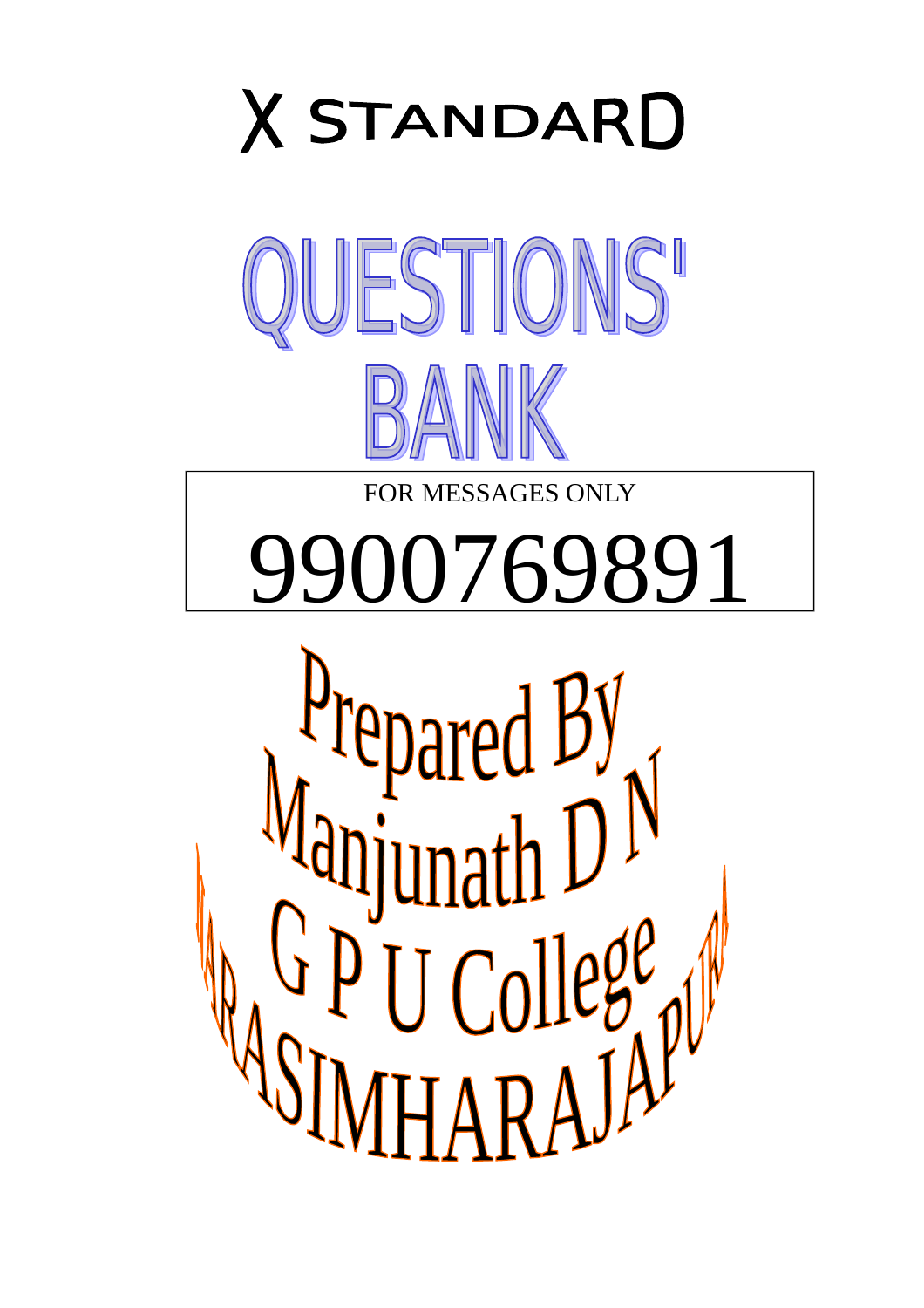# SCIENCE MULTIPLE CHOICE QUESTIONS Part-4

[Compilation By D N MANJUNATH, G.P.U.College, Narasimharajapura] 1 MARK QUESTIONS

- 1. How many times the first magnitude star is brighter than the third magnitude star?
- 2. Compact fluorescent tubes are more suitable than the Incandescent electric bulbs to save electric energy. Why?
- 3. What is the reason for the enormous energy of sun.
- 4. Calcium bicarbonate is dissolved in water. Write the equation that takes place when it is boiled?
- 5. What is centripetal force?
- 6. In the power stroke of a petrol engine the piston is pushed with great force. Why?
- 7. Mention the genetic material and enzyme present in HIV.
- Experimentured wastes which flows into the Naturel water bodies.<br>
FPC conduct hality test of a d roducts performed ally<br>
force.<br>
The conduct hality test of a d roducts performed ally<br>
the ratio of a star ? 8. Mention two Agricultural wastes which flows into the Natural water body
- 9. Write any one function of Pagocytes present in Lymph tissue.
- 10. Why should FP $\epsilon$  conduct uality test of  $\delta$  of food products periodically
- 11. Define centripet force.
- 12. Why does a runner while running in a sharp curved path lean inward ?
- 13.What is magnitude scale of a star ?
- 14. In Karnataka state generally load-shedding is done during summer. Why ?
- 15. What is conservation of water ?
- 16. What is the reason for enormous energy output of the sun ?
- 17. What is Inflorescence ?

18. Even though there is production of hydrochloric acid in the inner wall of stomach, it will not be damaged. Why ?

19. Now it is preferred to use organic manures in place of chemical fertilizers in agricultural field. Give reason.

20. A boy with HIV positive was denied admission in a school. The court did not approve this. What scientific justification do you make on this ?

- 21. Name the two products obtained along with water when hard water containing calcium bicarbonate is boiled.
- 22. Mention any two methods by which the induced e.m.f. can be increased in a dynamo.

23. A person wrongly purchases a centrifugal governor to transfer a liquid from a low pressure region. Name the device that the person should have purchased instead of centrifugal governor.

- 24. Why is a bent copper pipe used in a solar water heater ?
- 25. How is the use of good roads profitable to owners of the motor cycles ?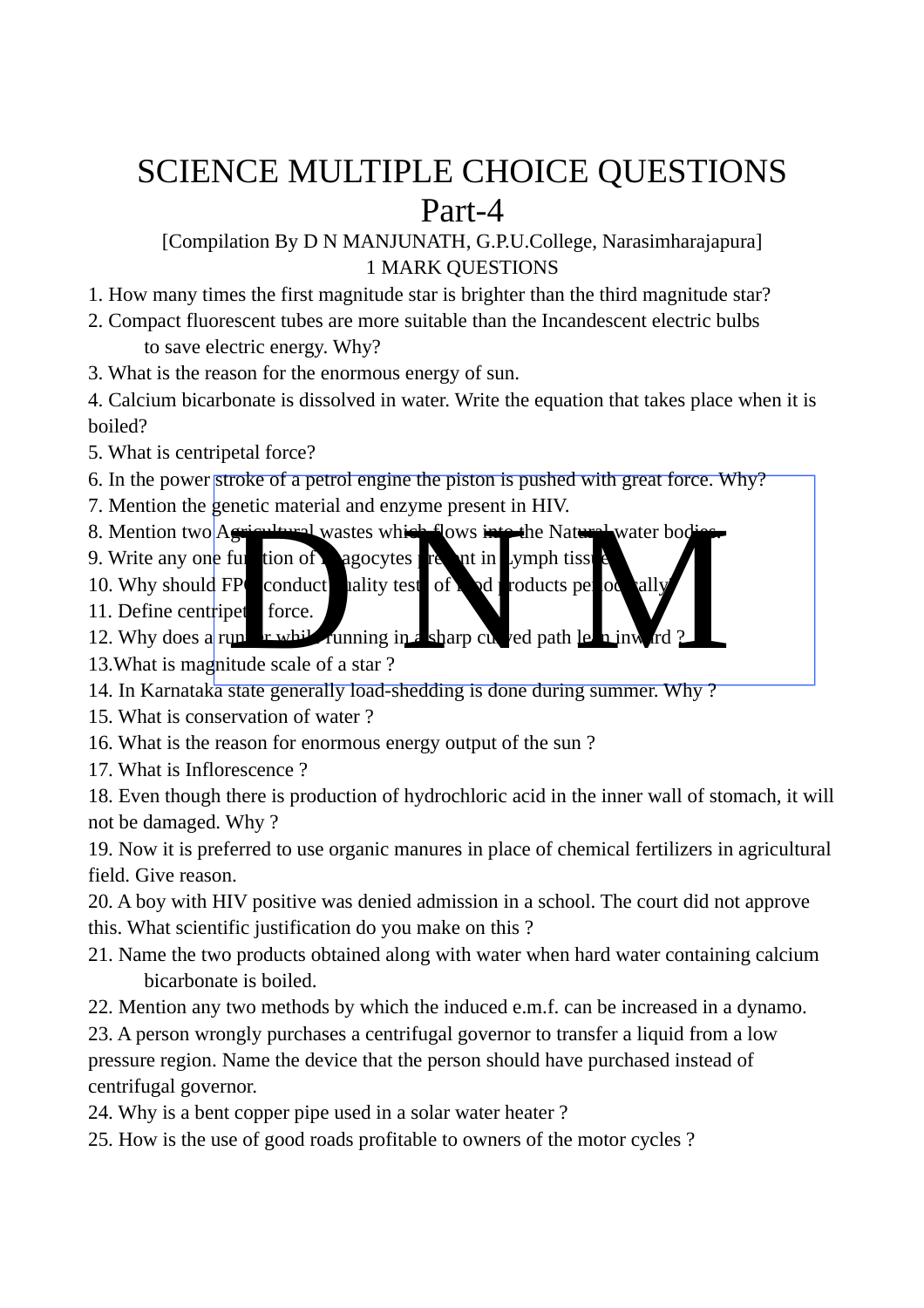26. Why are normal butane and isobutane called isomers ?

27. Why is the skin of frog always moist ?

28. What is the disorder caused due to less secretion of parathormone in human body ?

29. Assume that you are attacked by two robbers as you walk alone. At that moment you start running at a great speed. Which harmone produced in the body is responsible for getting that speed ?

30. Mention any one of the special characteristic features of tissue culture laboratory.

31. Why does a runner lean towards the centre of the curves while running in a curved path ?

32. When a mixture of fine sand, sawdust and water are rotated in a centrifuge, sand moves away towards the edges. Why ?

33. Write any two uses of solar cell.

34. What is biotechnology ?

### 1 MARK QUESTIONS

35. We need to avoid eating coloured ice candy sold on road sides. Why ?

36. A baby born deaf may also be dumb. Why ?

may also be dumb. Why ?<br>
Wh us rose s weight drawidly m y feel more hill than on<br>
ine<br>
containing yellow, blue and orange colours is passed through a<br>
ends the most ? 37. A diabetic patient who is losing weight drastically may feel more chill than diabetic

person. Why ?

38. What is a heat engine

39. A composite light containing yellow, blue and orange colours is passed through a prism. Which colour bends the most?

40. What is the minimum frequency of sound wave needed to prepare emulsion from two immiscible

liquids ?

41. By how many times a 3rd magnitude star is brighter than 5th magnitude star ?

- 42. Calcium bicarbonate causes hardness in water but not calcium carbonate. Why ?
- 43. What is Saponification ?
- 44. A boy observes the cross-section of an angiosperm stem under a compound microscope. He infers that the leaves of that plant have parallel venation. What observation led

him to arrive at this inference ?

45. Write any one function of cerebellum.

46. It is found that desired genes can be transferred from one plant to another plant.

Write any one advantage of this process to the plant.

47. A fish which has escaped from a fisherman's net has lost one of its pectoral fins. What difficulty will it face while swimming ?

- 48. A cyclist going round a curve leans towards the centre of the curve. Give reason.
- 49. What is a centrifugal Governor?
- 50. What is the colour of the star Betelgeuse?
- 51. Mention the purpose of using a plane glass sheet in a solar cooker?
- 52. How does the pressure cooker help in saving energy?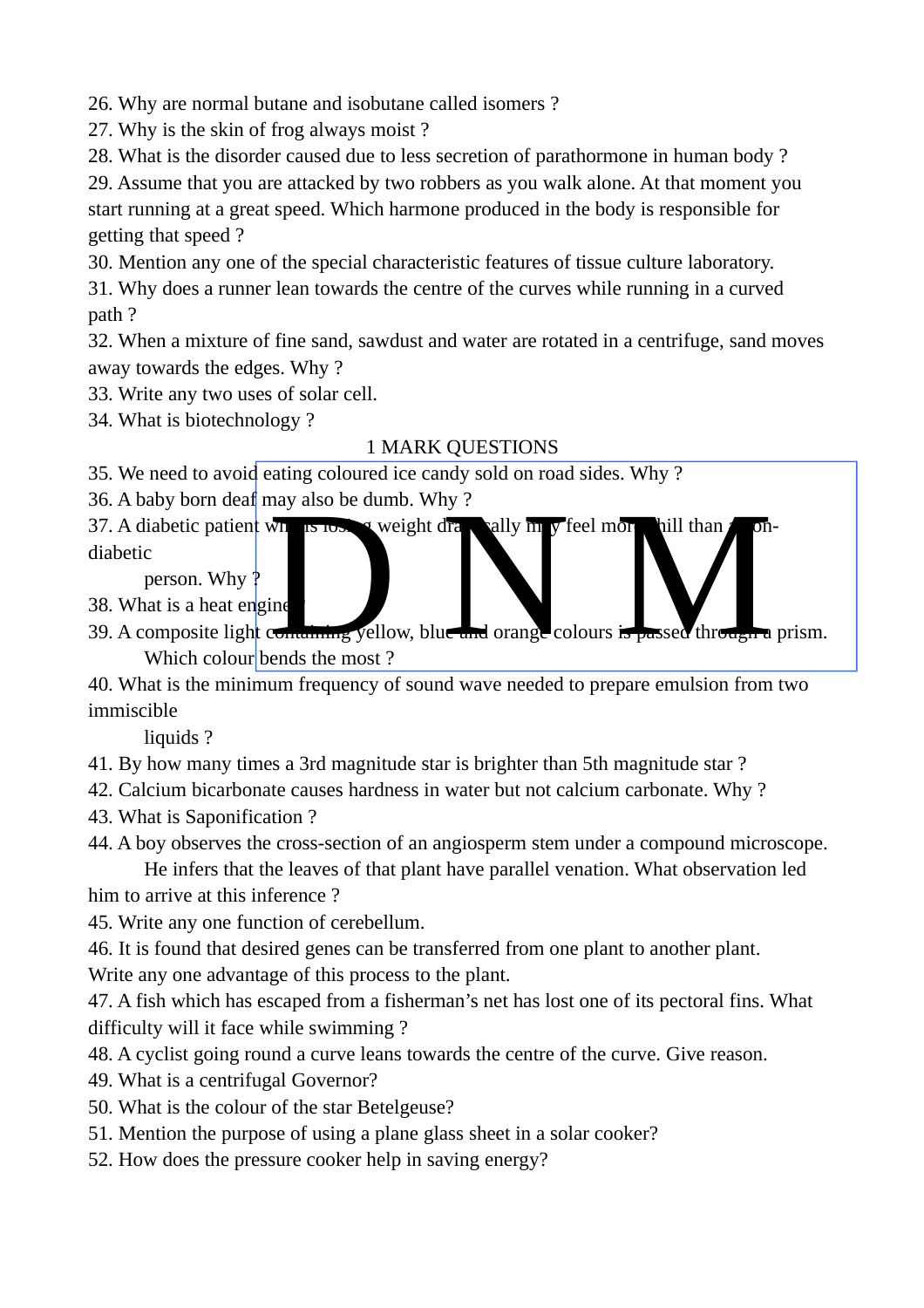- 53. Write the balanced chemical equation of the reaction between sodium carbonate and calcium chloride.
- 54. What is biotechnologY?

55. Which important characteristic feacture of selaginella depicts that it is highly evolved than Riccia?

- 56. Ramya experiences numbness in her limbs due to accumulation of watery fluids, name the disease and adulterant that has caused it.
- 57. Why is goiter called an endemic disease?
- 58. What is centripetal force?
- 59. How do the roads constructed at the bends on a level road?
- 60. Solar cooker is covered with a transparent plate of glass -Give reason.
- 61. State Hubble's law.

62. Write the remedial measure that can be taken by a cattle raring person in order to minimize the energy crisis.

- 63. Name any four salts that cause hardness of water.
- 64. Man is a Chordate, why?
- 65. Why should be the air pressure in middle and outer ear equal in man?
- 66. Name any two diseases caused due to the consumption of adultrated for
- 67. Define biotechnol
- 68. What is centrifuge.
- Man is a Chordate, why?<br>
65. Why should be taken to sure in mit and out are equal to man?<br>
66. Name any two diverses can be due to her moving prion of a a steed from the moving in a curved path?<br>
68. What is centrifuge?<br>
6

**MARK DUES TO NS** 

- 70. Which are the two regions of solar atmosphere?
- 71. How many silicon solar cells of 2 sq.cm. area are to be connected in a solar panel to produce 20v?

72. A person starts to use bicycle instead of a motor cycle.If others also follow this method then pressure on which source of energy can be minimized ?

- 73. What are the possible harms occurring with the continuous use of hard water in boilers?
- 74. Name any two plants which are having thallus.
- 75. "Photochemical smog and acid rain are curse to man kind" why?
- 76. Write any one of the application of DNA finger print technology.
- 77. Which substance is mixed as a adultrant in ghee?
- 78. In centrifuge how are particles of different densities separated ?
- 79. What is centripetal force ?
- 80. Name our Galaxy.
- 81. What happens when the glass cover on the solar water heater panel is removed ?

82. Karnataka Government has undertaken a programme of distributing fluorescent tubes. How is it a remedy for energy crisis ?

- 83. How do you test that water supplied to your home is temporarily hard water ?
- 84. What is recombinant DNA technology ?
- 85. Write two salient features of chordates.
- 86. Write the function of the gland which is embedded in the gland shown below ?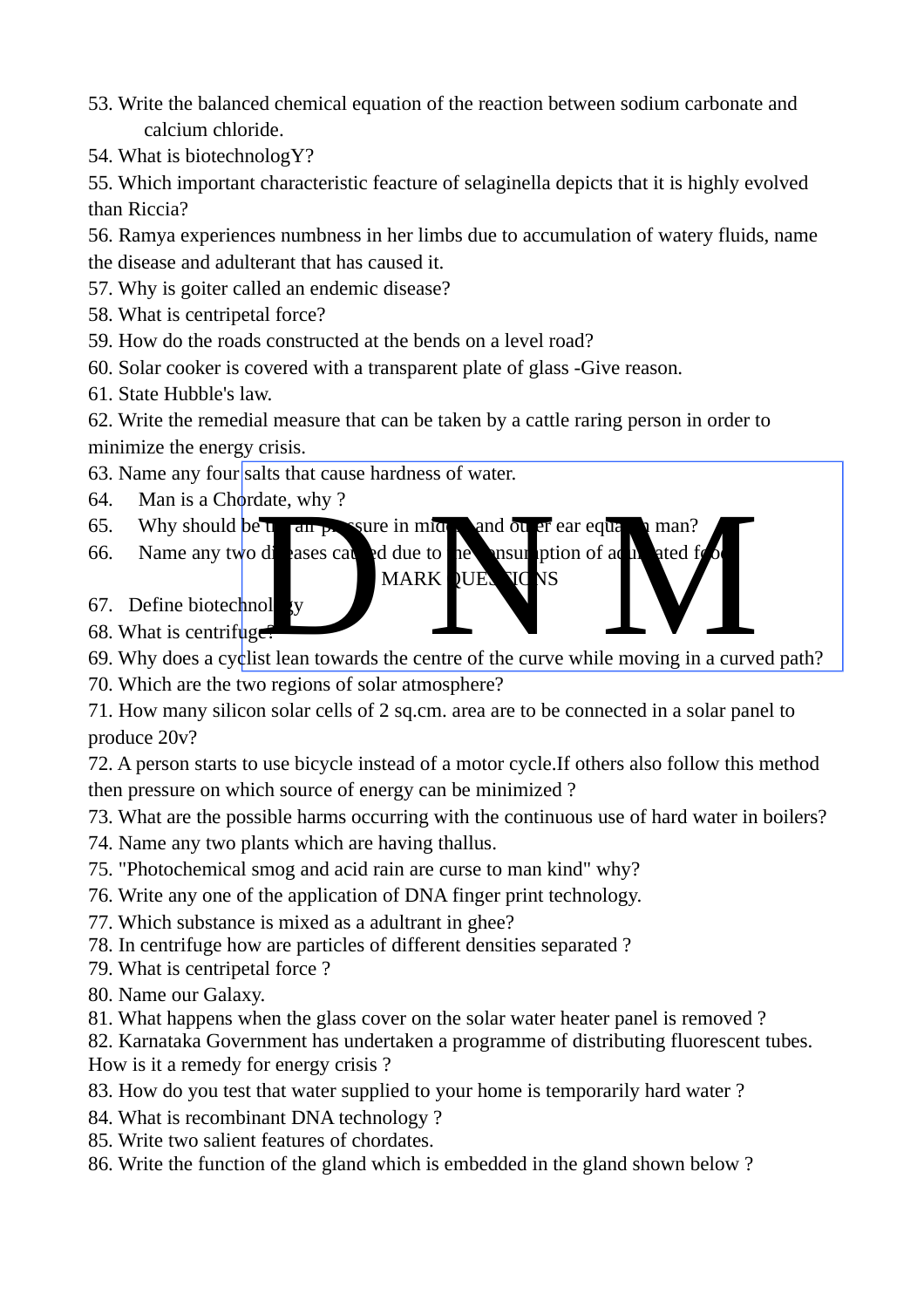87. A boy who resides near a power loom has developed a habit of speaking loudly everywhere. Give a scientific reason.

- 88. What is centrifuge?
- 89. Give an example for centripetal force.
- 90. What are binary stars?
- 91. Name the process by which the sun emits energy
- 92. How are CFC 's better than other bulbs that we use in our house ?
- 93. Name the ions which causes hardness in water.
- 94. What is endothelium?
- 95. Meristematic tissue in plants is called meristem. Why?
- 96. What is reflex action?
- 97. Which is called the chemical factory of the body?
- 98. What is the efficiency of heat engine?
- 99. What is a neutron star?
- 100. Silicon is a semiconductor. Give reason.
- 101. Black colour is used to paint copper pipes. Why?
- 102. How is permutit obtained?
- 103. A man identifies the leakage of L.P.G. by the smell of a chemical .Name it.
- 104. How is aerolar ssue helpful to our  $\alpha$  v?
- 105. Adulterated foods of metanily ellow colour have to be rejected . Wh
- 106. Mention the differences  $\frac{1}{x}$  w gaseous and set in entary cycle.
- 107. Write any 2 applications  $\vec{f}$  tissue culture.
- The state of L.P.G. by the smell of a chemical .Name it.<br>
lar ssue here if y?<br>
for sof metally vellow to the end of the reject.<br>
differences if y gaseous and directany cycle.<br>
applications if tissue cu ture.<br>
are trover in 108. Bryophytes are grown in the garden in rainy season. How can you make sure that they are Bryophytes?
- 109. Write any two functions of Epidermal tissue.
- 110. Xylem is called water conducting tissue and phloem is called food conducting tissue.Why?
- 111. How does nose detect the smell?
- 112. How is Hepatitis is caused in a person?
- 113. Ramamani buys adulterated butter from market. Explain the test conducted to confirm it.
- 114. Give an example for centripetal force.
- 115. Mention the use of Centrifuge.
- 116. What is photosphere?
- 117. Copper pipes are bent in solar water heater. Why?
- 118. Give any two reasons for energy crisis.
- 119. Name the ions causing permanent hardness in the water.
- 120. What is Metamorphosis?
- 121. Mention the functions of adipose tissue.
- 122. What are voluntary and involuntary Muscles ?
- 123. Name the chemical which causes acid rain
- 124. What is a photocell?
- 125. What is E.C.G.?
- 126. Solar cooker is painted with black colour. Why?
- 127. Write the general formula for carboxylic hydrocarbons.
- 128. When hard water is boiled in the laboratory, a gas is liberated. If it is passed through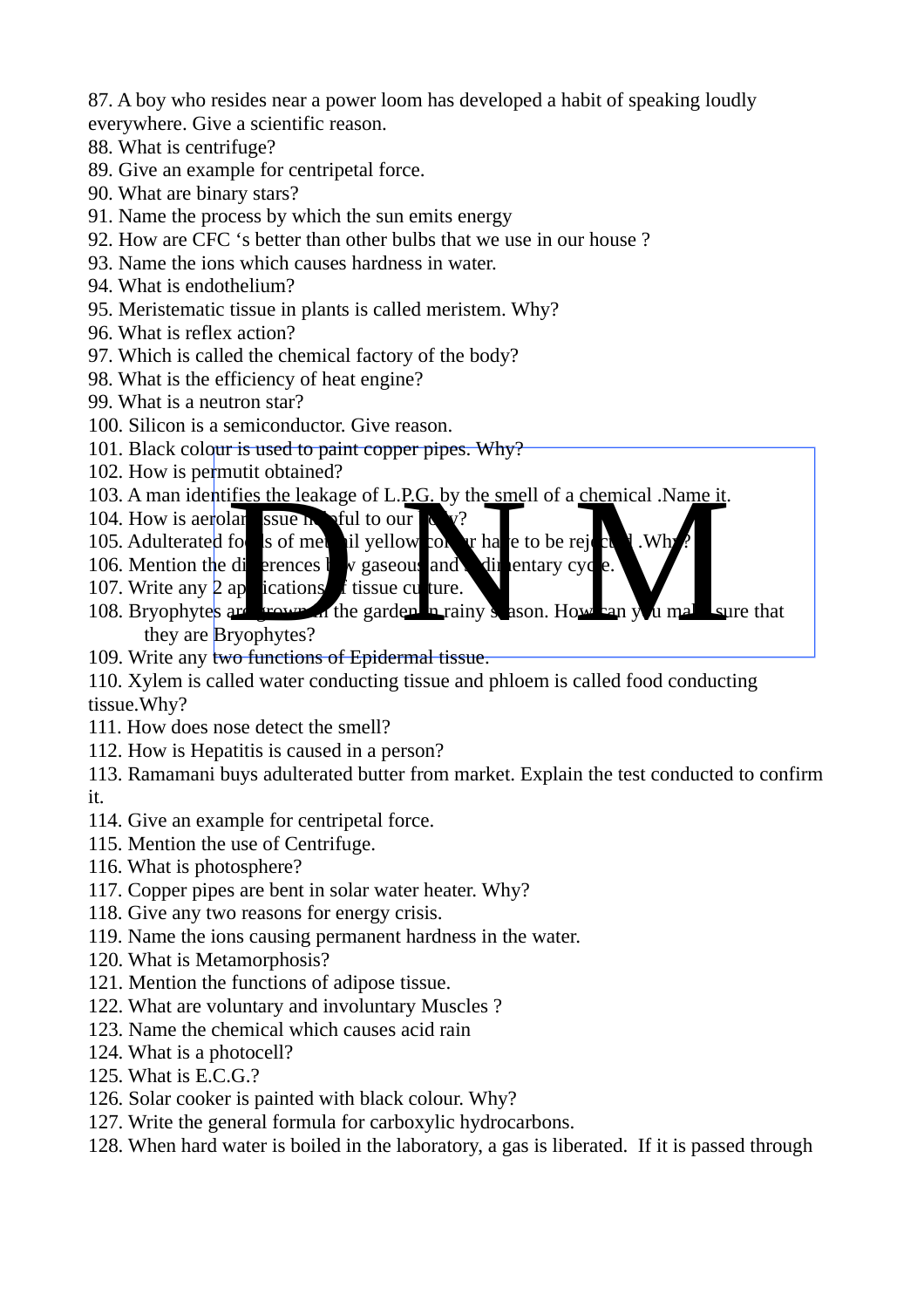lime water, it turns milky. Name the salt present in hard water.

- 129. What is hard water?
- 130. Give any two examples for egg laying mammals.
- 131. What is lymph?
- 132. Which is the center for reflex arc?
- 133. What is clone?
- 134. Why is diode used as a rectifier?
- 135. What is centrifuge?
- 136. State the Doppler Effect.
- 137. What is the role of coolant in nuclear reactor?
- 138. How does the use of biodegradable waste like cow dung decrease the energy crisis?
- 139. Write the example equation of manufacture of soaps
- 140. Pteridophytes are called tracheophytes. Why?
- 141. Goitre is called endemic disease. Why?
- 142. We should buy processed food with AGMARK label. Why?
- 143. Define biotechnology
- 144. What is centrifugal reaction?

The download the mercury and water is rotated about the second the mercury at the edge?<br>
in ty of a  $\frac{1}{2}$  in ty of a  $\frac{1}{2}$  in the contract and the mercury at the edge?<br>
tic do you that to separate the domain from t 145. When a shallow dish, containing some mercury and water is rotated about a vertical axis, then why does water stay at the centre and the mercury at the edge?

- 126. What is luminosity of a star?
- 127. Which radiation do you use to separate real artificial generator the heap?
- 128. What is the time taken to educe radium from  $\ln \ln \ln \ln \log$  to 0.1

129. In solar water **heaters copper pipes are bent into coils.** Give reason.

130. Ramesh observes a plant and decides that it belongs to dicot. How?

- 131. Adiantum is more evolved than Riccia. Justify the statement.
- 132. How does cuticle help for the aquatic plants?
- 133. What is meant by green house effect?

# Fill in the blanks with suitable terms

- 1. A p-n junction allows current to pass in one direction. This is called\_\_\_\_\_\_\_\_
- 2. Radar gun works on the principle of -
- 3. The device which converts light energy into electrical energy is \_\_\_\_\_\_
- 4. When a metal is heated its resistance
- 5. The effect that helps us to know about rings of Saturn is \_\_\_\_\_\_\_\_\_\_\_\_\_\_\_\_\_\_\_\_

6. The chain reaction in which four hydrogen nuclei fuse into one helium nucleus with the liberation of energy is

7. The type of semiconductor obtained when silicon is doped with phosphorous is\_\_\_\_\_ 8.Ultrasonic waves are emitted from the SONAR. These waves are reflected by the ocean bottom and reach the detector in 3sec, The depth of the ocean is

9. The part which helps to store large amount of heat energy inside the solar cooker is\_\_\_\_\_ 10. The gravitational force between earth and an object of mass 10 kg on its surface in newtons is …… .

11. 'I' is the intensity of scattered light of wavelength  $λ$ . The mathematical form of the statement "Intensity of scattered light is inversely proportional to fourth power of its wavelength" is ......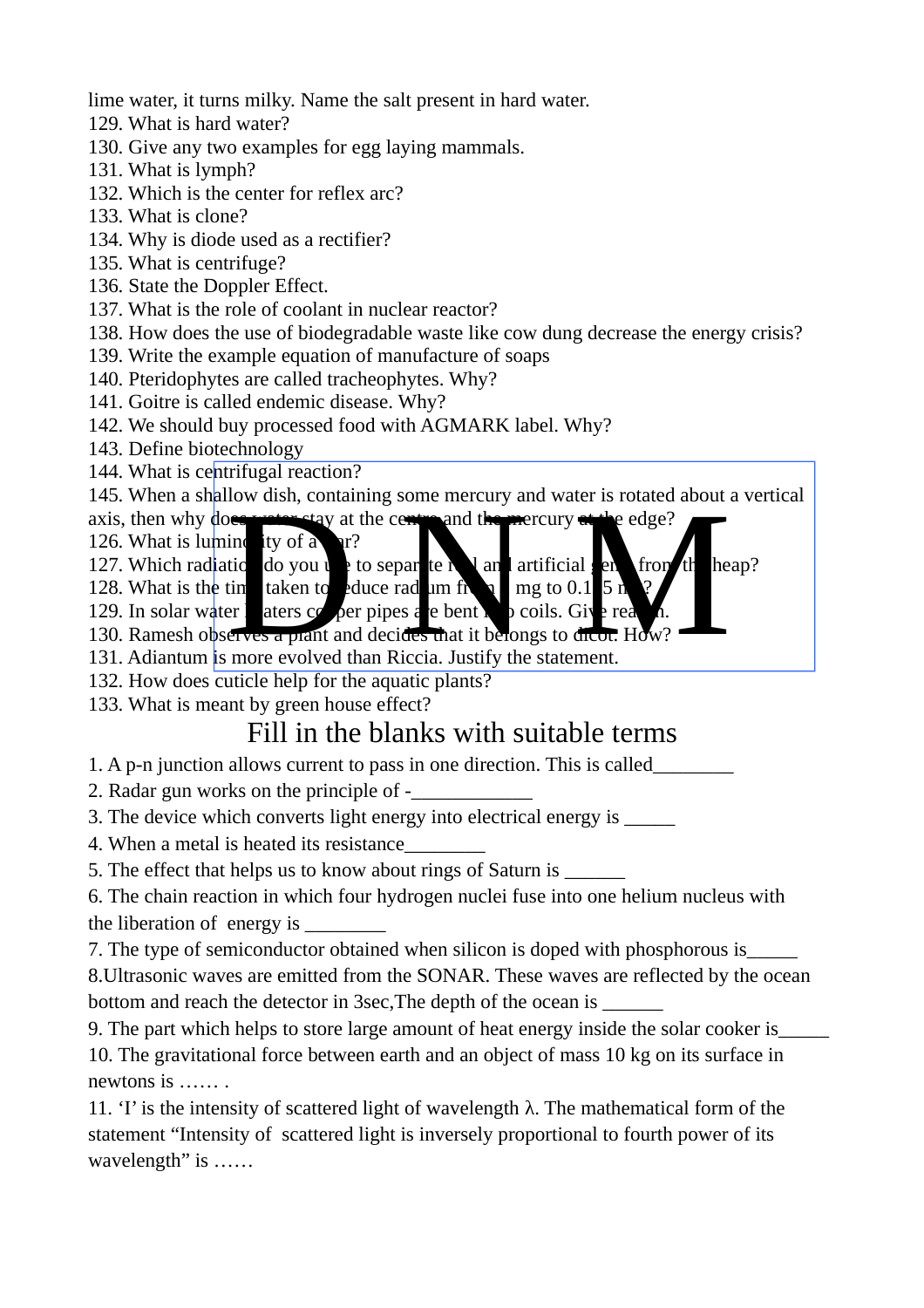| 16. The spectrum obtained from candle flame is called                                                                                       |
|---------------------------------------------------------------------------------------------------------------------------------------------|
| 17. Speed of the star is estimated by using the effect stated by the scientist                                                              |
|                                                                                                                                             |
| 19. The device that converts solar energy directly into electrical energy is called                                                         |
| .                                                                                                                                           |
| 20. In radio transmitter audible sound will be converted into corresponding electrical signals                                              |
| by the device                                                                                                                               |
| 21. In a person, kidney stones are formed. The sound waves to remove these stones are                                                       |
| called                                                                                                                                      |
| 22. The valency of the dopant used in the base region of p-n-p transistor is ________.                                                      |
| 23. The velocity of ultrasonic sound waves in water is 1.5 km/s. The distance travelled by                                                  |
| those waves in 2 seconds is $\frac{1}{2}$ km.                                                                                               |
| 24. The device which converts solar energy into electrical energy is _________.                                                             |
|                                                                                                                                             |
| 26. The velocity of ultrasound in water is $1.5$ km/s. The distance travelled by it in water in 3                                           |
|                                                                                                                                             |
| 27. The device used to provide electricity in the instruments of artificial satellites is                                                   |
|                                                                                                                                             |
| 28. To offer low resistance, diode should be biased in --------<br>29. If ultrasounds are used to check human heart, then it is called ---- |
| 30. In solar water heater copper pipes are bent as coils so as to form                                                                      |
| 31. The range of audible sound is -------------                                                                                             |
| 32. The device used to blow air and petrol is                                                                                               |
|                                                                                                                                             |
| 34. The device used to convert alternate current( $AC$ ) into direct current( $DC$ ) is --------                                            |
| 35. The device used to remove the grease and dirt from the clothes is ------------------                                                    |
| 36. The gas obtained by cow dung is                                                                                                         |
| 37. The minimum velocity to be given to an object to escape from the earth's gravitational<br>force is -----                                |
| 38. The ultrasonic waves sent by a SONAR in water return in 3 sec. If the velocity of sound                                                 |
| in water is 1.5 km/s, then the distance travelled by the ultrasonic waves is                                                                |
| 39. Chemical name of water glass is                                                                                                         |
| 40. The technique is to be used by Annirudha to detect the fault in the engine parts of his car                                             |
| is ----------                                                                                                                               |
| 41. The first sounding rocket designed completely in India is --------------                                                                |
| 42. During beta decay of ${}^{14}C_6$ the mass of newly formed nucleus is<br>43. Solar cooker box is painted with black colour because      |
| 44. An ultrasonic impulse sent from the surface of ocean to its bottom reaches the bottom                                                   |
|                                                                                                                                             |
|                                                                                                                                             |
| and returns after 6 seconds. The depth of the ocean is ------- km.<br>45. The type of glass used in the preparation of spectacle lens is    |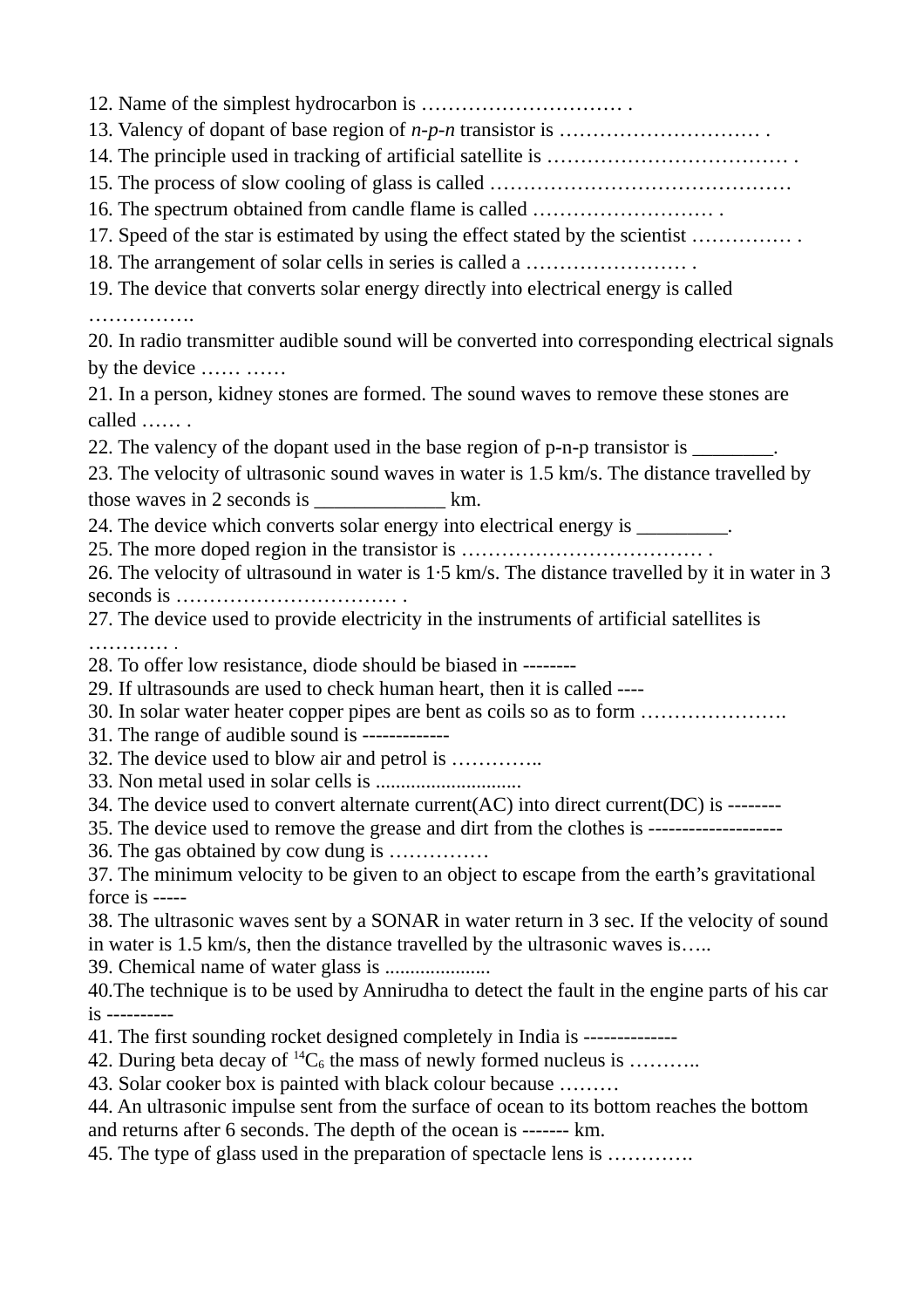46. Temporary hardness is removed by the addition of …………chemical

## SCIENCE : 2 MARKS QUESTIONS

- 1. Draw a neat diagram of a D.C. dynamo.
- 2. Name the electromagnetic waves that lie in between Radiowaves and Infrared rays in electromagnetic spectrum. Mention any three applications of these waves.
- 3. The period of revolution of a satellite around the earth is 24 hours. What is that satellite called ? Mention the main objective of launching such satellites. Write the equation showing the relationship between orbital velocity and escape velocity.
- 4. Draw a neat diagram of a "single stage rocket".
- 5. What are sun-spots ? How are they caused ? Why do they appear dark ?
- 6. What is Transmutation ? Identify the parent nucleus and daughter nucleus in the following transmutation :  $^{88}$  Ra  $_{226}$  —  $^{86}$  Rn  $_{222}$
- 7. Mention any *four* hazards to human health that may be caused due to radioactive radiations.
- 8. Mention any *two* differences between "Alkanes" and "Alkynes".
- 9. How does boiling remove the temporary hardness of water ? Explain it, with Balanced chemical equations.
- The teaming remove the temporary naturess of water : Explain It, which<br>chemical equations.<br>The last English at English explicit in the Power's like of a p trough e.<br>The last engine in the efficiency of the last engine.<br>The 10. a) What are  $\frac{1}{2}$  at Eng. 25 ? How a  $\frac{1}{2}$  are they classified broadly b) Explain the Power stroke of a petrol angine. c) Write the  $r$  rmula for the efficiency  $\alpha$  heat engine.
- 11. Which character tic of vertebrates mode then get ready to live and Give one example.  $\blacksquare$
- 12. Draw a sketch to show the structure of pistil in a typical flower and label the parts.
- 13. Why are xylem tubes considered as complex permanent tissue ?
- 14. As per government regulations it is compulsory to wear a helmet which covers up to the neck region. Give scientific reason.
- 15. A farmer mixes Anabena and Nostoc along with the manure in his paddy field. What will be the effect on yield and why ?
- 16. Draw a neat sketch of the graphs showing the direction of the induced current in both A.C. and D.C. dynamos.
- 17. Draw a neat sketch of a single stage rocket.
- 18. What are geo-stationary satellites ? Write any one use of geo-stationary satellites. At what height should they be located ?
- 19. What is a galaxy ? Mention the types of galaxies.
- 20. Write the structural formulae of Isobutane and Cyclohexane.

21. During beta decay of a radioactive element, what changes take place in the nucleus of an atom ? Represent the changes taking place in the transmutation of radio carbon by beta emission.

- 22. Give one reason for each of the following :
- a) Fissionable material should have certain critical size.
- b) People working in nuclear power station wear lead jackets.

23. Softening of hard water by boiling is easiest, yet we need to consider other methods of softening. Why ?

- 24. Write any two differences between laser light and ordinary light.
- 25. Draw a neat diagram of a blast furnace.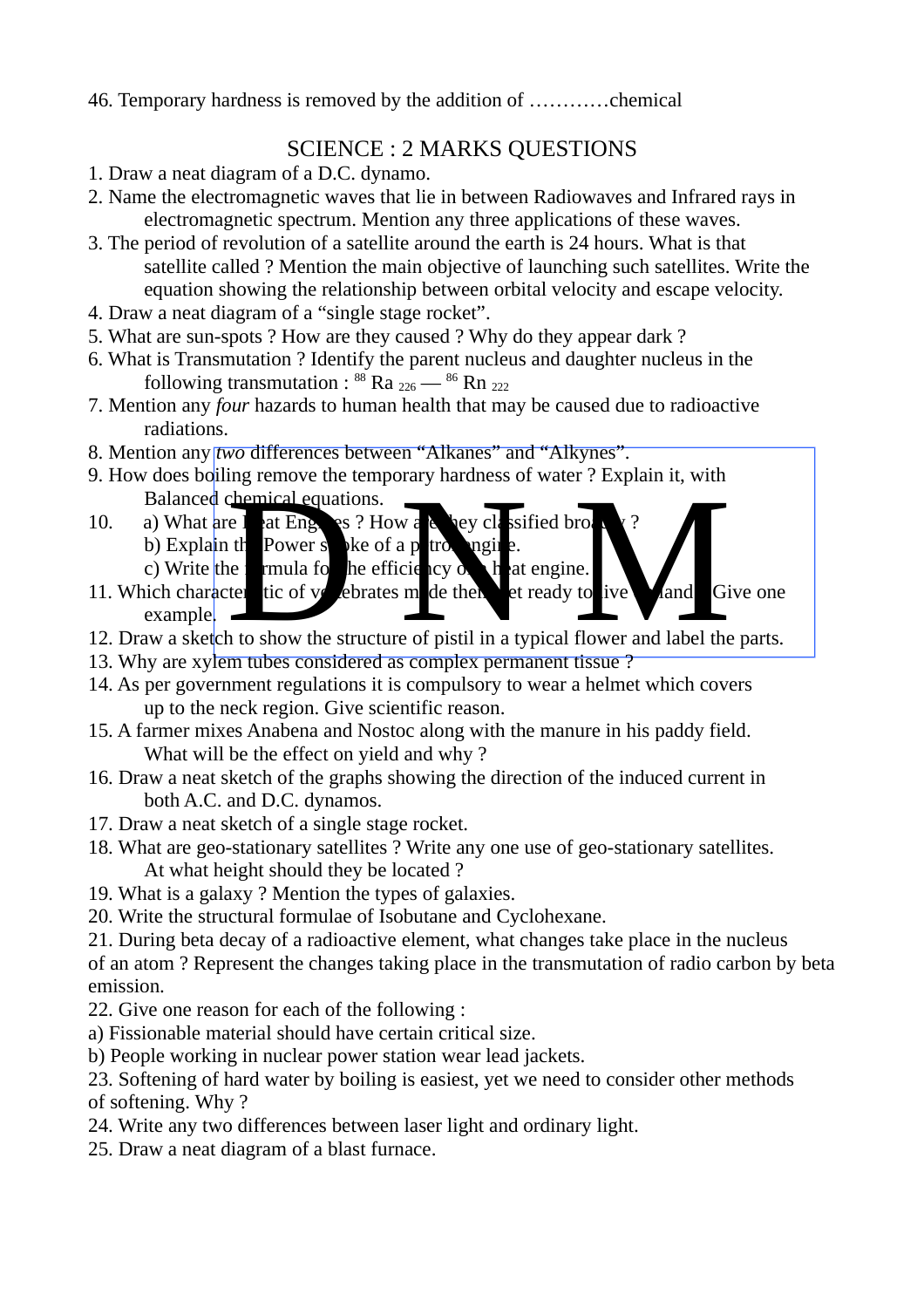- 26. In a petrol engine write a function for each of the following :
- i) Crankshaft ii) Carburettor iii) Spark plug iv) Inlet valve
- 27. Draw a neat diagram of root system in monocot plant.
- 28. Name the protein that gives red colour to the blood. What is its function ?

29. After relay race, Runner-A, pours glucose powder into his mouth. Runner-B tastes the glucose slowly with tip of his tongue. Whom do you think, experiences the sweetness most ? Why ?

- 30. Nowadays birds are decreasing in thickly populated area. Give two reasons.
- 31. Mention two pollutants, which pollute public water sources in rural areas.
- 32. State Faraday's laws of electromagnetic induction.
- 33. Draw the graph of induced current in each of A.C. and D.C. Dynamo.
- 34. Draw a neat diagram of gas laser tube.
- 35. Mention any four limitations of external combustion engine.

36. It is found that pig iron obtained from blast furnace contains more quantity of silica and carbon. What are the reasons for the presence of these impurities. How can this mistake be corrected in future?

37. What is the role of magnesium and hydrochloric acid used in the extraction of silicon.

- 38. What is annealing of glass? Why it is done?
- 39. Draw a neat diagram of the column used in the softening of hard water by permutit process.
- 40. Write the circuit symbol of n-p-n and p-p transistors.
- So. Diaw a neat diagram of the column used in the softening of hard water by periprocess.<br>
40. Write the circle symbol of n-p-n and the p-p transistors.<br>
41. What is the sightficant correcteristic accorrected by Pteridon i 41. What is the significant characteristic acquired by Pteridophytes in the process of Evolution? Five two camples for Pterio hytes. Evolution? Five two camples  $f$   $r$  Pteriod hytes. 42. a) How is the Stomach wall protected against the acidic contents secreted in it?
- b) Why should heart have involuntary muscle?
- b) What is the treatment for this condition?
- 44. Mention any two precautionary measures taken to prevent infection of HIV.
- 45. Mention the four aspects that a person must check while purchasing a sealed Drinking water bottle.
- 46. Which aspect of biotechnology do you suggest to a farmer who is at loss in cultivating rose plants? And why?
- 47. Draw a neat diagram of a DC motor.
- 48. Electricity is produced when a bar magnet is thrust into the conducting coil. What steps do you take to increase the electric current in the coil ?
- 49. Draw a neat circuit symbol of *n-p-n* transistor and diode.
- 50. Draw a neat diagram of internal combustion engine which is in the stage of power stroke.
- 51. What is the alloy you prepare if you are given copper and tin ? Give one use of the alloy.
- 52. When nitric acid is added to detect the presence of copper present in ornamental gold, what is the compound of copper formed ? Why does not gold change ?
- 53. What is cement ? Name the substance which prevents too rapid setting of cement.
- 54. Write four reasons about acute shortage of drinking water.

55. What is the element produced when silicon dioxide reacts with magnesium ? Write The equation of the chemical reaction.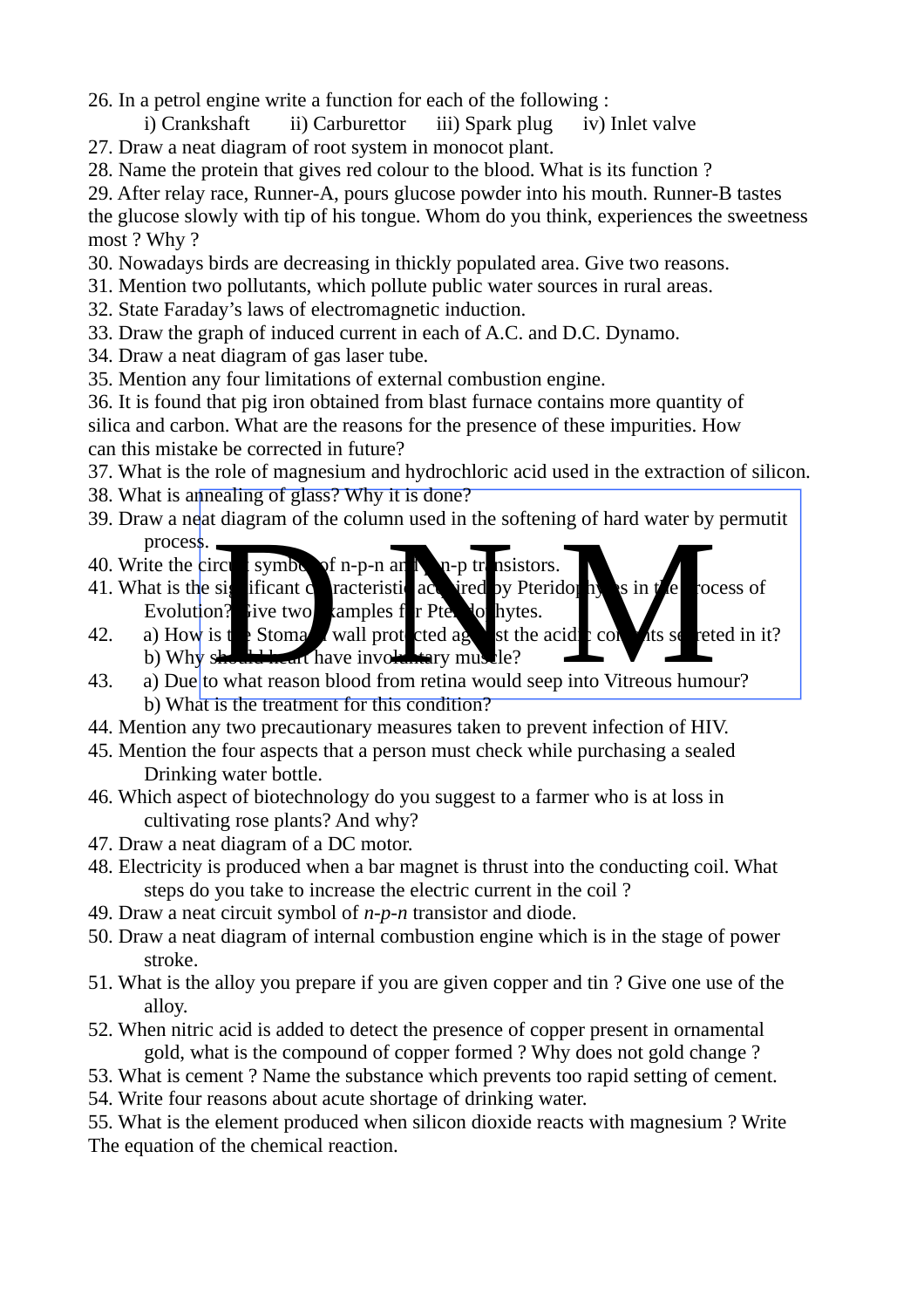- 56. Draw a neat diagram of the permutit tower used to soften hard water indicating the positions where hard water is sent in and soft water is drawn out.
- 57. Mention two properties and two uses of Laser.
- 58. Draw a neat diagram indicating the dispersion of composite light and recombination of colours.
- 59. Write one difference between solar flares and solar prominences.

60. Draw a neat schematic diagram of the structure of the sun to indicate clearly the solar core and solar zones.

61. a) Why does the size of copper cathode increase during the purification of copper By electrolysis ?

b) Why does a goldsmith mix a small amount of copper to gold to make ornaments 62. Explain the extraction of amorphous silicon.

- 63. What are thermoplastics ? Mention one use of each of the following : a) Polythene b) Nylon-6.
- 64. Mention two characteristics of aromatic hydrocarbons. Write the structures of the following : Ethyne b) Benzene.

47. Mention any two salient features of reptiles. Mention any one major difference between reptiles and mammals.

- 65. A person is subjected to blood test. It is found that the glucose level in the blood has
	- increased and is also urinating frequently.<br>a) From  $\overline{w}$   $\overline{w}$   $\overline{w}$   $\overline{w}$  is the person suffert. a) From what discase is the person
	- b) What how hone should be administered to control this disease 2
- 66. Name the four ypes of cells present in  $x$  em issue.
- 67. How does Hepatitis-B transmit from one to another ?
- d and is also urinating frequently.<br>
which can be administrated by control the spease<br>
but we set of the speaker in a semi-set of the speaker<br>
dell w color d cold drinks sold a shanties and fails shoul no<br>
ed.<br>
a disease w 68. Generally yell  $\alpha$  coloured cold drinks sold in shanties and fair should not be

consumed.

a) Which disease will we be affected by this ?

- b) Name the adulterant present in this cold drinks.
- 69. "In the previous year a farmer had grown groundnut in his field. This year he has thought of growing ragi crop in the same field and has decided to use lesser quantity of fertilizers."
	- a) What is the reason for the above decision taken ?
	- b) What crop can he cultivate in the same field next year ?
- 70. Write common parts present in motor and dynamo.
- 71. Draw a neat diagram of DC motor.
- 72. Write any two experimental facts regarding photoelectric effect.
- 73. Draw a block diagram of radio receiver.
- 74. Draw a neat diagram of external combustion engine.
- 75. What is the product formed when heated aluminium powder is sprinkled in a gas jar containing chlorine ? Write balanced chemical equation of the reaction.
- 76. a) How is the substance used in grinding tools prepared from silicon and coke ?
- 77. What is hard water ? Name two salts which cause temporary hardness in water.
- 78. Mention any two functions of the secretion of lacrimal glands.
- 79. List out the common adulterants that may be present in the following :

a) Honey b) Turmeric powder c) Coffee powder d) Pepper.

80. Thyroid gland of a 40 year old person is underactive. List out any four symptoms of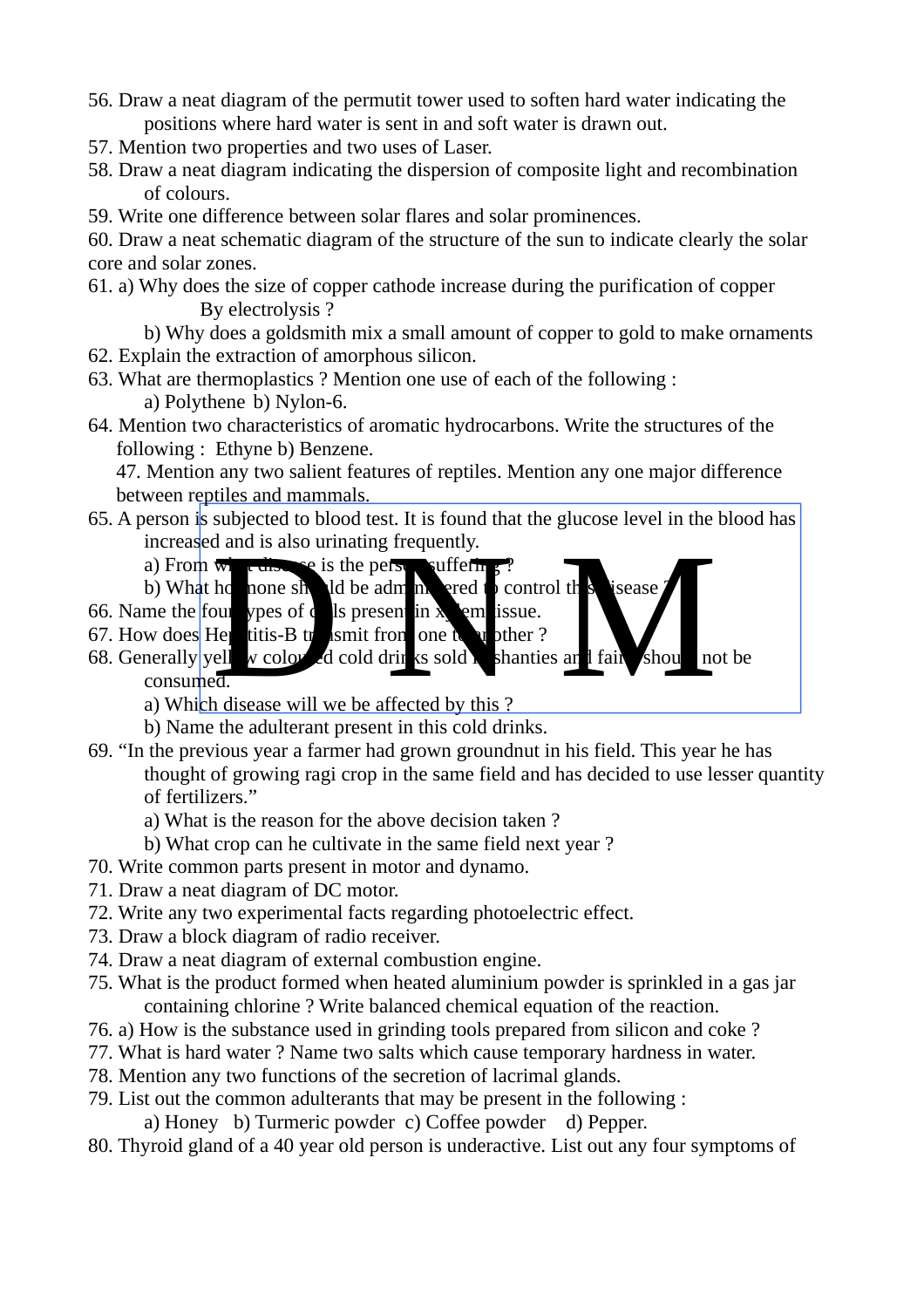the disorder that the person might be suffering from.

- 81. What are the main differences between the two types of biogeochemical cycles ?
- 82. What was the need for vertebrates to evolve from oviparity to viviparity ?
- 83. A doctor advises a person to shift his residence from the midst of the city to city out skirts, where lots of lichen growth is found. What may be the reason behind this advice ?
- 84. Draw a neat diagram of AC dynamo and label the parts.
- 85. A robot sent to the moon sends a laser light towards the earth. If it takes 1·3 seconds to reach the earth then calculate the distance between moon and the earth in kilometres. (Given : Velocity of light is  $3 \times 10^8$  m/s)
- 86. Write two differences between intrinsic semiconductor and extrinsic semiconductor.
- 87. Write two differences between centripetal force and centrifugal force.
- 88. Two masses *m* 1 and *m* 2 are separated by a distance *d*. Find by how many times The force of gravity increases if mass of each of the objects is doubled without change in the distance between them.
- 89. Which reaction is responsible for solar energy ? Name the major component of solar energy that reaches us.
- 90. Draw a neat diagram of electrolytic cell used in the purification of copper and label The following : Anode b) Cathode.
- 91. Explain the **method of extraction of amorphous silicon using silica.**
- Depends of extraction of exporphere silicon weing silica.<br>
The discussion of extraction of exporphere silicon weing silica.<br>
The discussion wing permet and process of softeni and wave and<br>
the discussion wing to the discus 92. Draw a neat diagram showing permutity process of softening hard water and label the following : 1) Zeolite ayer b) S ft water layer.
- 93. Differentiate between the two types of root systems found in angingle rest
- 94. What are Dendrites and Axons ? Write any one difference between them.
- 94. What are Dentities and exons ? Will te any contribution between the n.<br>95. The rate of freatule was and breathing has increased in a person, while running in a race. After sometimes the heart-beat and breathing becomes normal. Which two components of the nervous system control these processes and how ?
- 96. A person living in a coastal area is suffering from nervous problems and protruded eyes. What may be the cause for this condition ? How can it be controlled ?
- 97. Which are the four methods of HIV transmission ?
- 98. As a consumer what are your roles and responsibilities in preventing food adulteration ?
- 99. Write any two factors on which the induced EMF depends.
- 100. Draw a neat sketch of a D.C. Dynamo
- 101. What is electromagnetic spectrum?
	- a) Name the electromagnetic radiations which has
	- 1. the lowest frequency and
	- 2. lowest wavelength
- 102. Draw a neat sketch to show the exhaust stroke of an external combustion engine.
- 103. Give scientific reasons for the following
	- a) Iron articles are electroplated with chromium
	- b) Calcium silicate is a protective layer for the molten iron in the blast furnace
	- c) Copper is not used to prepare Hydrogen in the laboratory
	- d) Ore of copper is not concentrated by hydraulic washing.

104. What is the role of magnesium and dilute hydrochloric acid in the preparation of silicon.

105. Write the steps involved in recycling of plastics.

106. Name the two types of Hardness in water. On what principle can the hardness of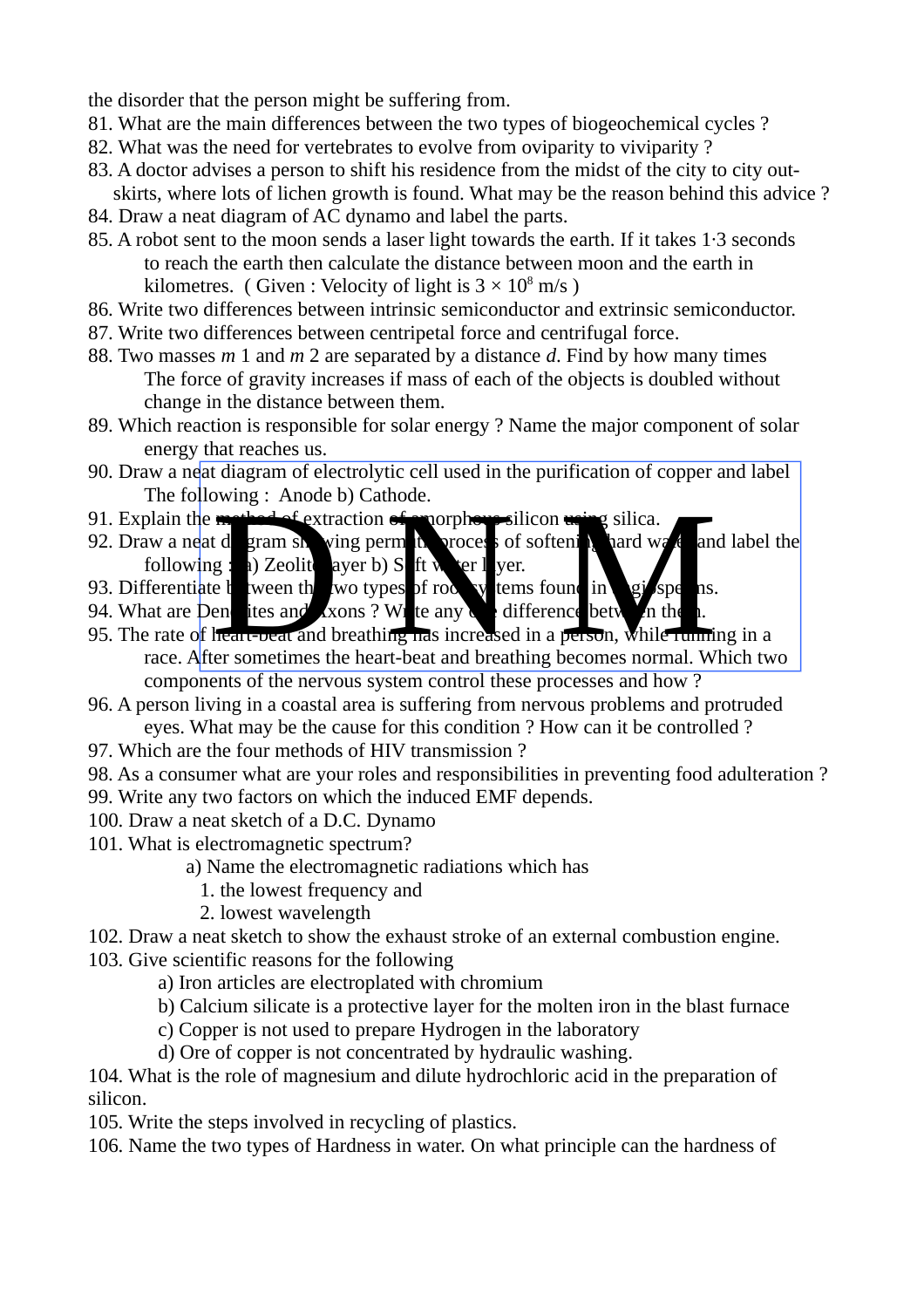water be removed?

- 107. Draw a circuit symbol of each of the following
	- a) forward biased diode b) Transistor of npn
- 108. How are ear and throat connected? What is its advantage?
- 109. Raju resides in an area where not much of lichens are found. List any four health hazards he may be suffering from.
- 110. Explain the structure of HIV in 2 or 3 sentences.
- 111. Mention one function of the following: a) Sclerides b) Companion cells
- 112. How can vanaspathi in ghee be detected?
- 113. A student has uprooted a weed plant in the school garden. The student infers that It is a dicot plant. Support the inference.
- 114. Write any two differences between AC Dynamo and DC Dynamo
- 115. Name the following process
	- (1) In an atom, an electron from an orbit E1 raises to an orbit E2
	- (2) In an atom, an electron from an orbit  $E2$  jumps to an orbit  $E1$
	- (3) Atoms are raised from lower energy level to higher energy level
	- (4) Supplying  $[ergy]$  in external space, to raise the atoms to high energy level
- 116. Draw the bloc diagram f a simple radio receiver.
- 117. Draw a sketch f external combustion engine showing exhaust stroke.
- The rate of the diagram of a simple rate at the att a stop high street that the diagram of a simple rate iver.<br>
The diagram of a simple rate iver.<br>
The diagram of a simple rate iver.<br>
The diagram of a simple rate iver.<br>
Th 118. Choose the components used to premare german silver and bronze from the Following : Copper, Zinc, Tin, Nickel.
- 119. How silicon carbide is obtained from silicon? Explain with the equation
- 120. What is polymerization? Name the monomers of the following. (1) Teflon (2) Nylon.
- 121. Angiosperms are considered as the most evolved plants in the plant kingdom, why?
- 122. Name components of xylem & phloem which have lignified wall.
- 123. How does the intelligence of man increase as thickness & convolutions of cerebral cortex increase?
- 124. Why pneumonia is not cured in an individual suffering from AIDS ?
- 125. What is food Adulteration? Write any two precautions taken by the government to control food adulteration.
- 126. What are the different stages of recycling which are responsible to consider carbon cycle as perfect cycle?
- 127. A magnet and a coil are moving in the same direction and with same speed e.m.f is not induced in the coil ? Give reason.
- 128. What are the factors influencing induced e.m.f?
- 129. Draw a neat labeled diagram of DC Motor.
- 130. Write any two uses of Ultraviolet ray in the field of medicine.
- 131. Give the circuit symbols of two types of transistor.
- 132. Draw a sketch of intake stroke of a petrol engine
- 133. Give reason for each of the following (1) Nichrome is used to make heating
- (2) Copper is mixed with gold while making ornaments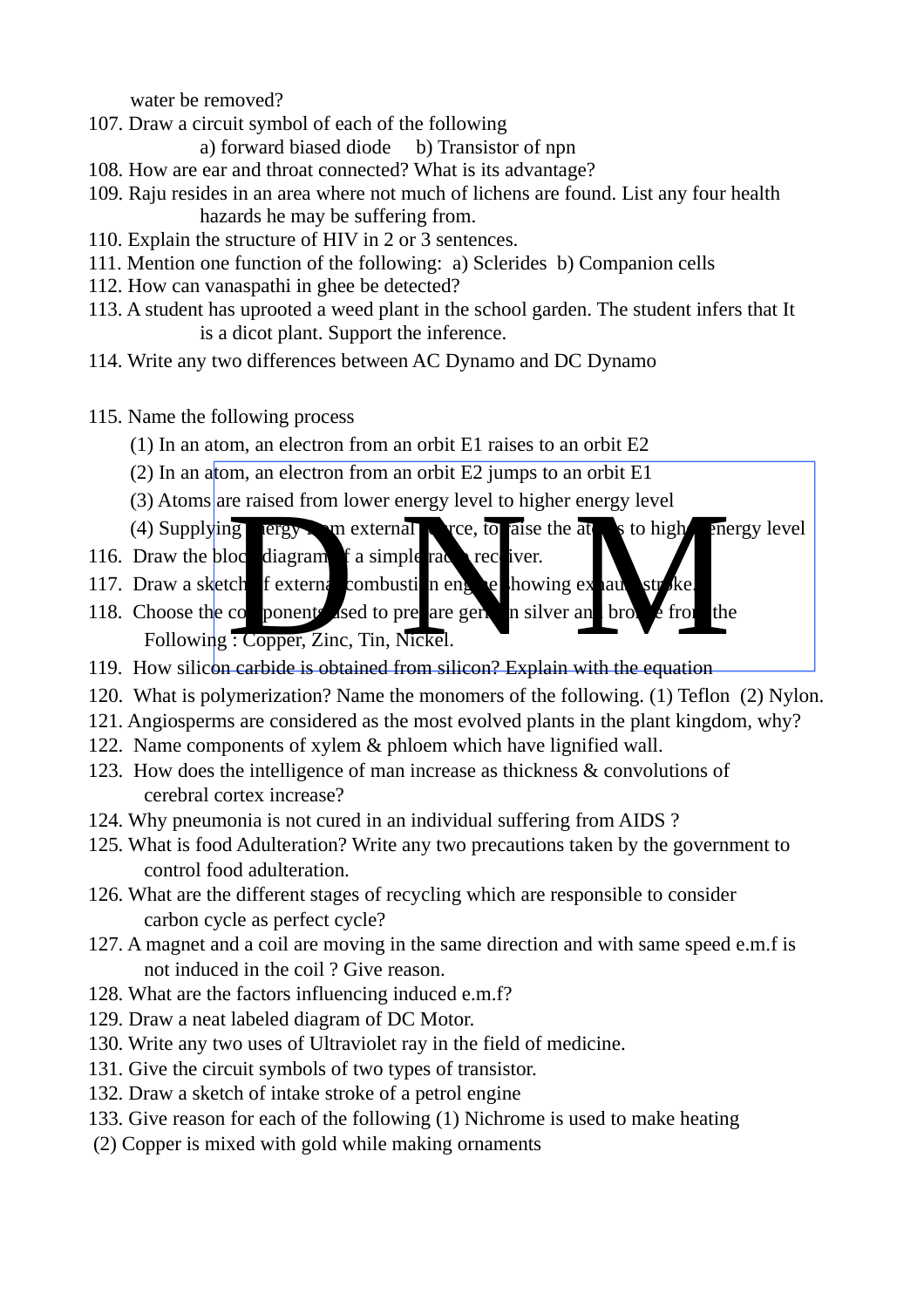- 134. How is crystalline silicon obtained? Explain with the equation
- 135. What is annealing? What is its use?
- 136. Write one function of hormone Thyroxin and Adrenaline
- 137. Write any two differences between yellow spot and blind spot of human eye.
- 138. Name the different types of pollutions that effect human health.
- 139. List out any two main differences between HIV and HBV
- 140. Classify the following into Simple permanent tissues and Complex permanent tissues. (a)Parenchyma (b)Xylem (c)Phloem (d)Collenchyma
- 141. Classify the following vertebrates into three chambered and four chambered heart bearing animals (a) Frog (b) Pigeon (c) Cobra (d) Man
- 142. Differentiate between the two types of root systems found in angiosperms.
- 143. What are Dendrites and Axons ? Write any one difference between them.
- 144. The rate of heart-beat and breathing has increased in a person, while running in a race. After sometimes the heart-beat and breathing becomes normal. Which two components of the nervous system control these processes and how ?
- 145. A person living in a coastal area is suffering from nervous problems and protruded eyes. What may be the cause for this condition ? How can it be controlled ?
- 146. Which are the four methods of  $HIV$  transmission ?
- The structure cause for this condition? How can it be controlled<br>
The four methods of HIV transmission?<br>
The four methods of HIV transmission?<br>
The angle etween tion and methods in the current<br>
In the angle etween the curr 147. As a consumer that are our roles a  $\alpha$  esponsibilities in preventing to d adulteration 148. What should be the angle etween thumb ( main ) finger, for inger and central finger in Fleming's left hand rule ? V hat does each finder indicate ? 149. Draw a neat diagram of  $\bigtriangleup$  dynamo and represent the current in it is external
- circuit by a graph.
- 150. State the difference between laser light and ordinary light.
- 151. Draw a block diagram of a simple radio receiver.
- 152. Draw a sketch of petrol engine and label the parts.
- 153. A student dips a zinc plate in copper sulphate solution. Write the equation of the chemical reaction taking place. Which metal is displaced during this reaction ?
- 154. Explain the process of obtaining crystalline silicon with chemical equation.
- 155. Explain the steps involved in the manufacture of cement.
- 156. Write the equation of chemical reaction taking place when hard water containing calcium chloride is passed through permutit.
- 157. How do you test for vanaspati in ghee ?
- 158. Give reasons :
	- a) It has been difficult to find medicines for HIV infection.
	- b) Sclera and skin of the person suffering from jaundice turn yellow.
- 159. Why do drunken drivers tend to commit more accidents than others who do not drink and drive ? Mention the part of the brain which may not function properly during this time.
- 160. Trace the route of sound waves from outer ear to inner ear.
- 161. State two functions of areolar tissue.
- 162. Point out any two characters that support the idea that platypus is more evolved than tortoise.
- 163. Explain briefly the Faraday's experiment
- 164. Draw a neat diagram of A.C dynamo
- 165. What is spontaneous emission?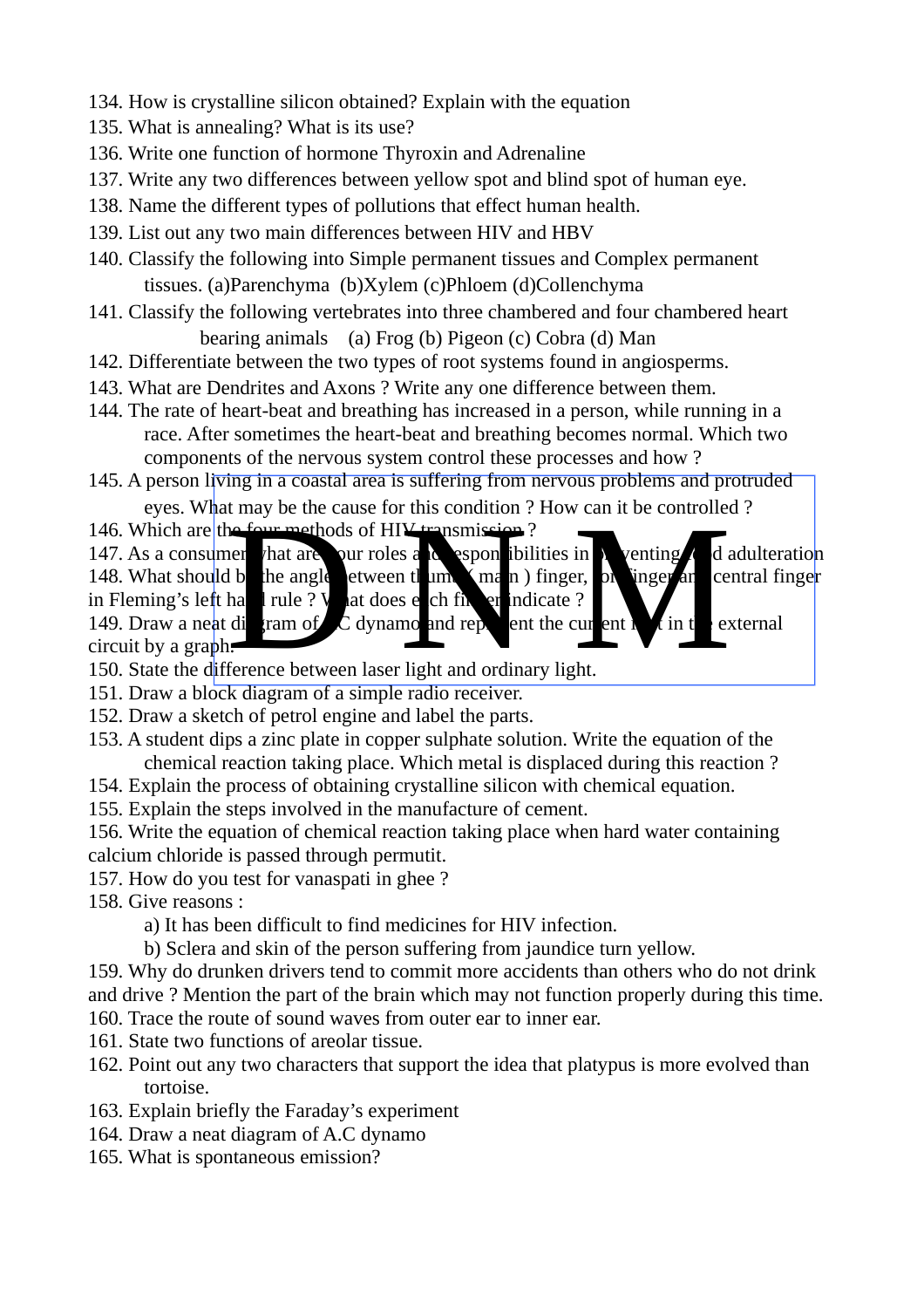166. Draw the block diagram of radio transmitter.

167. Write the balanced the chemical equation, if copper reacts with concentrated nitric acid 168. Write any two physical properties of crystalline silicon.

169. Draw a neat diagram of petrol engine showing intake stroke and label the parts.

170. What is annealing of glass ?

171. Write the methods of conservation of water.

172. List the differences between monocot and dicot plants

173. A frog is kept in the vessel having temperature of  $30^{\circ}$  C for some hours. Which organ of frog is unable to respire?

174. A person suffers from various infections and finally dies. Which disease is he suffering from? What precautions should be taken to prevent it?

175. Name the adulterant used in following foods a. Milk b. Edible oil c. Pepper d. Rice 176. Rama lined in a place where there are no lichens. Name any four health problems of him.

178. Draw a neat diagram of DC dynamo.

179. Write the laws of Faraday's electromagnetic induction.

180. Write any two experimental factors related to photo electric effect.

181. Draw the diagrams of forward bias and reverse bias.

182. Draw a neat diagram of petrol engine and label its part

diagrams of forward bias and reverse bias.<br>
at diagram of petrol engine and label its parts<br>
by then setting pl s. ?How is it different from order<br>
are into any two bias of it.<br>
actors does the induced e.m.f. in a coil de 183. What is meant by then spectting plastic?  $?$  How is it different from ordinary plastic?

184. What is hard rater? Mention any two poblems of it.

- 185. Balance the following comical equation.  $Z_1 + HNO_3 - Z_1 + (N_3) + H_2$ 
	- $+$  Hcl ---- ------  $Fecl_2$  + H<sub>2</sub>.

186. On what factors does the induced e.m.f. in a coil depend?

187. Draw a neat diagram of DC dynamo.

188. Draw a neat diagram of Helium – Neon gas laser.

189. Mention the differences between n-p-n and p-n-p transistors.

- 190. Draw a neat diagram of petrol engine.
- 191. Explain the concentration of copper ore.
- 192. Mention the difference between addition and condensation polymers.
- 193. What is meant by hard water? Water becomes hard. Why?
- 194. Write any four uses of silicon compound.
- 195. Mention the difference between Angiosperms and Gymnosperms.

196. Write the diagrams of parenchyma and collenchymas.

197. What are the functions of Rods and Cones?

198. What precautions should be taken to prevent H.I.V?

199. The people who had consumed food in a party are suffering from amoebiosis and vomiting. Give Reasons.

200. The rose plant in Ramesh's garden , which yielded once in a year, now yields twice. What technology is adopted by him in cultivation? What are the conditions necessary for it?

201. Mention any four applications of Ultra Violet radiations.

202. Write the circuit symbol of n-p-n transistor.

203. A cyclist gains stability while moving in a curve by leaning towards its centre. Give reason.

204. Which are the factors that have no influence on the gravitational force?

205. What is refractive index? Write its symbol.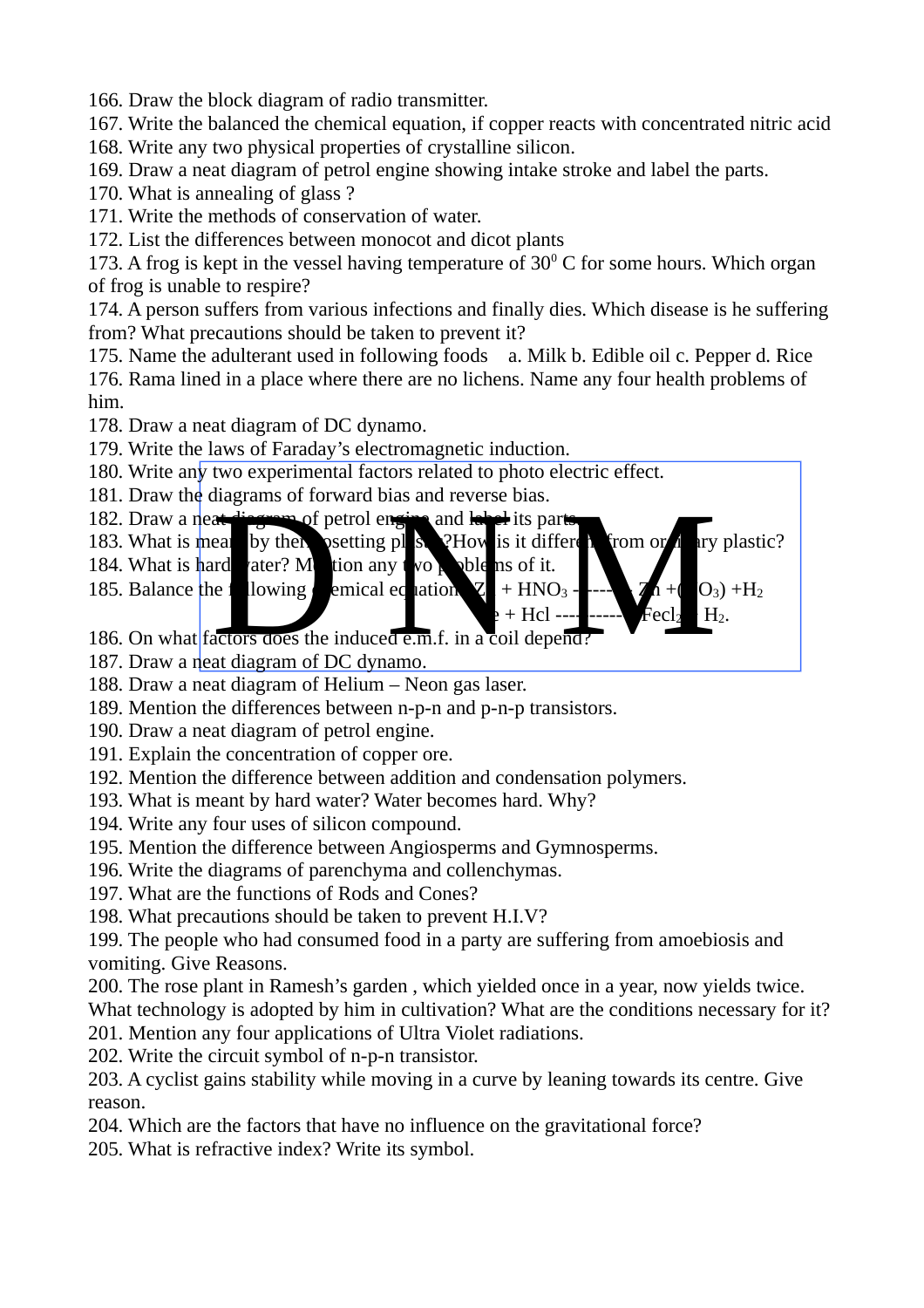206. Name the following : a. Dark spots found on the photosphere.

b. The outermost layer of solar atmosphere.

- 207. What is induced radioactivity? Give an example.
- 208. List out any 4 uses of silicon compounds.
- 209. Avoid using hard water in boilers. Give reasons.
- 210. What are rhizoids?Mention its functions.
- 211. Even though lotus is found in water it does not decay. Give reason.
- 212. Write the symptoms of hepatitis B.
- 213. What is meant by food adulteration?Name the aduterants found in the following a)turmeric powder b)pepper.
- 214. Mention the effects of air pollution on human health.
- 215. A farmer uses nostoc for his paddy field.give reason.
- 216. State the Dynamo Rule.
- 217. Why is laser light coherent?
- 218. Draw the diagram of reverse bias of p-n junction.
- 219. Draw a neat diagram of single stage rocket and label its parts.
- 220. Draw a neat diagram showing Faraday's experiment.
- 221. What are radio-isotopes? Give two examples
- 222. State the uses of invar steel and nichrome.
- 223. Mention the role of magnesium powder in the extraction of silicon by  $q$  fitz
- 224. What is permutik Name the chemical used to regenerate it.
- The Transposium power of the electraction of the traction of the Hautiti Name is chemical used to regenerate it and the property of the maize and dhalo to send the state of the conduction of the property of the state of th 225. Assume that a farmer grow maize and dhall crops in his field to ether at a time. During drought which crop dries first
- 226. Name 4 types of cells of vater conducting tissue
- 227. Which action of our body is not under the control of our brain? Give an example
- 228. What are the ways through which HIV is not transmitted?
- 229. A farmer gets good yielding in paddy field by adding Rhizobium. Give reason.
- 230. How do you detect the presence of argemone oil in edible oil?
- 231. What is the radiography? Name the two radiations used in it.
- 232. What is meant by transmutation?
- 233. Mention four uses of porcelain.
- 234..What are the differences between black dwarf and black hole?
- 235. How is silicon obtained from 'quartz'? Write the chemical reaction.
- 236. Draw a neat diagram of expansion stroke of an external combustion engine
- 237. Name any two ores of copper. Write their molecular formula
- 238. Draw a neat diagram of spectroscope.
- 239. Draw a neat diagram of the structure of sun and locate the sun spots.
- 240. Mention any two characteristic features of gymnosperms
- 241. Mention the difference between sporophytes and gametophytes
- 242. What is the role of consumer in preventing food adulteration?

243. Ramu is suffering from numbness of tongue , lips and limbs .Name the disease that he is suffering from.

- 244. Name the two types of biogeochemical cycles? Give an example for each.
- 245. Define the term biotechnology and D N A recombinant technology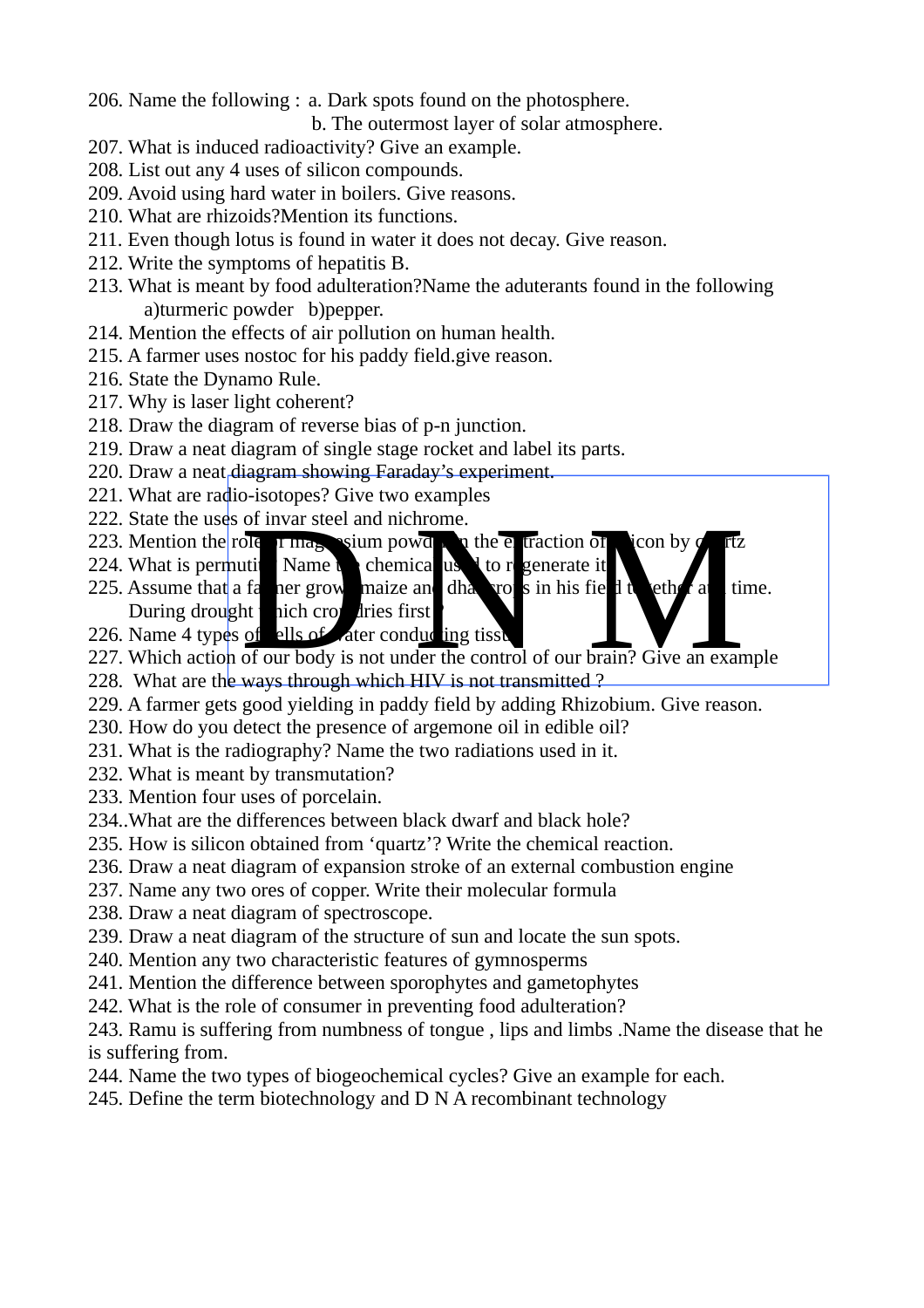### SCIENCE : 3 MARK QUESTIONS

1. State Kepler's laws of planetary motion.

2. What is a spectroscope? Mention the functions of the following parts in the spectroscope. a) Collimator b) Telescope.

3. Eventhough there are no electrons in the nucleus of an atom, during beta decay electrons are ejected from the nucleus. How?  ${}^ZX_A \rightarrow Y$ . This is an example for Alpha decay. What will be the atomic number and atomic mass of Y.

 ${}^ZX_A \rightarrow Y$ . This is an example for Beta decay. What will be atomic number and atomic mass of Y.

4. Draw a neat diagram of nuclear power reactor.

5. State Kepler's first law and third law of planetary motion.What is the use of the third law ?

6. What will be the effect when monochromatic light is passed through benzene like organic liquids ? Who discovered this effect ? Give one use of this effect.

7. What is alpha emission from a radioactive element ? Write an example of transmutation of alpha emission.

8. Draw a neat diagram of nuclear reactor.

9. a) Explain the function of the following in a radio transmitter : i) Mixer ii) Oscillator.

10. State Kepler's laws of planetary motion.

b) What is meant by forward biasing of a diode ? How does it affect the resistance ?<br>10. State Kepler's laws of protectary motion of the element of the same of the same of the same of the same of the same of the same of th 11. Why does the mass number of the element remain the same  $d$  ing  $B/d$  ecay ? The half-life of a radioactive element is 1600 rears. What mass of 200  $\overline{ms}$  of that element is decayed in  $4800$  yers ?

12. Draw a neat dia **the of a** D.C. motor

13.a) What is orbital velocity?

- b) Write the equation for the orbital velocity of satellite which is placed at a height of *h* metre from the earth. Write the meanings of symbols used.
	- c) What is the relationship between orbital velocity and escape velocity ?

14. In the life cycle of stars explain the following stages : i) Proto star ii) Steady star. 15. Draw a neat diagram of blast furnace used in the extraction of iron and label any three

parts. 16. Name the two types of star clusters. Write any two differences between them. Mention one use of study of star clusters.

17. Draw a neat diagram of nuclear reactor and label the following parts :

a) Control rods b) Concrete shield.

18. a) Explain an experiment with chemical equation to establish that iron is more reactive than silver.

b) Write the chemical equation representing the reaction of zinc with the following :

i) Dilute hydrochloric acid ii) Dilute sulphuric acid.

30. State the universal law of gravitation. Prepare it by a mathematical equation.

31. What is impure spectrum? Why is Raman scattering called incoherent and ray height scattering called coherent scattering?On what basis did Raman give satisfactory explanation of incoherent scattering?

32. A radio active element has a half life period of 8 days If measured how the mass of that element is 3.125g. What was its initial mass 40 days before.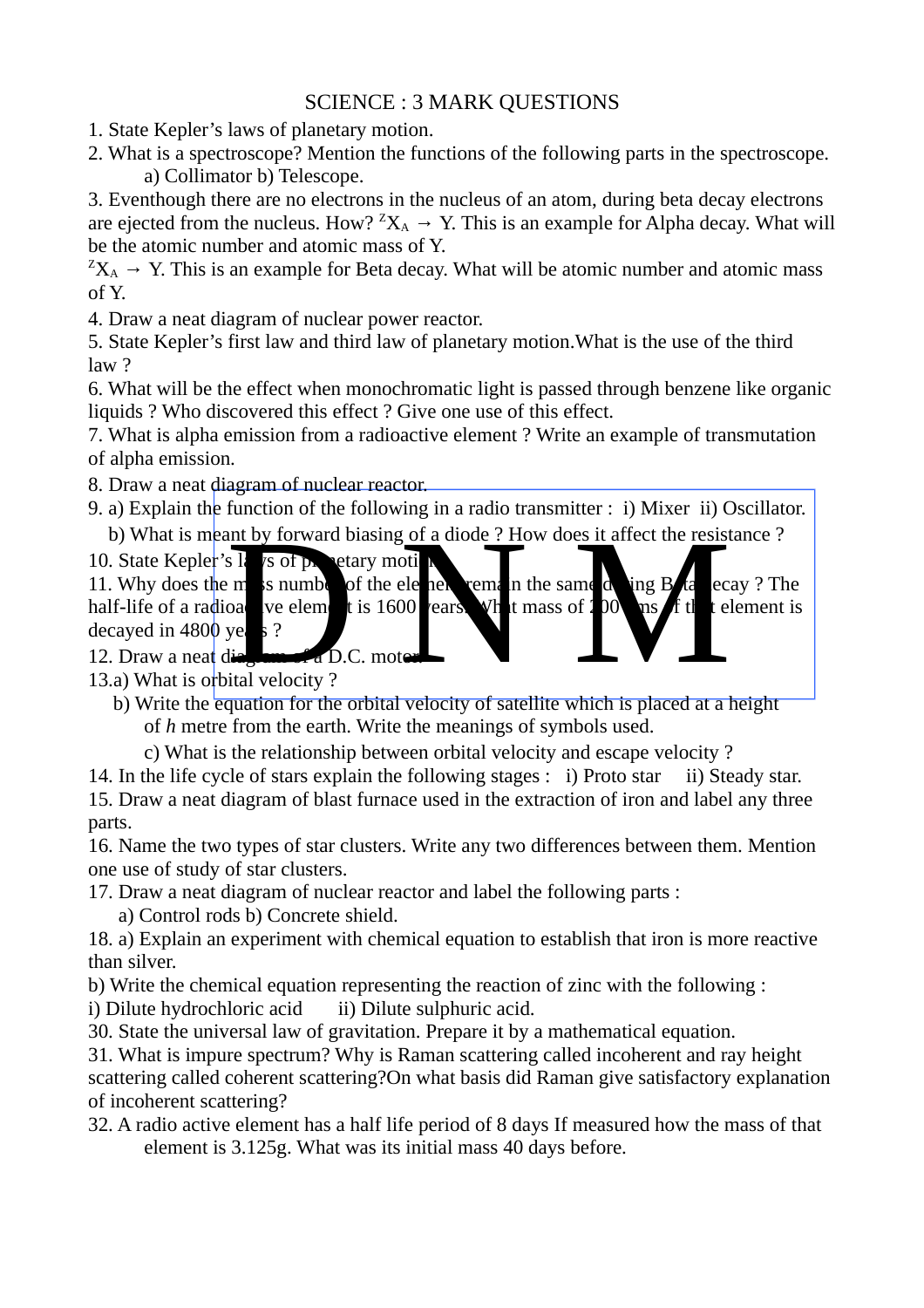- 33. Draw a neat diagram of the device that converts nuclear energy into electrical energy.
- 34. State the law of conservation of momentum
	- "The escape velocity on the earth is 11.2km/s" What does it mean? How are orbital and escape velocities related to one another?
		- At what height Geostationary satellite is launched.
- 30. State Kepler's three laws of planetary motion..
- 31. Imagine that you are a doctor by using which isotope you will treat.
	- (1) A person is suffering from Cancer
	- (2) Growth of a person is retarded due to bulging of Thyroid gland
- 32. a) How can we obtain a line emission spectrum?
	- b) Write the differences between Rayleigh scattering and Raman effect
- 33. Draw a neat labelled diagram of nuclear reactor and label the parts.
- 31) a) State the universal law of gravitation.
	- b) Mention four points successfully explained by it.
- - b) What is  $t +$  reason for dispersion
- 32 a) How can overlapping of colours in spectroscope be minimized?<br>
b) What is the reason for dispersion of the extended by candle flame and light minimized?<br>
c) Mention entry to be obtained by the extended by candle flame c) Mention  $\epsilon$  type of pectrum obtained by candle flame and light emitted from gases or vapour
- 33. Write the name of the  $\sim$  otopes used in the following cases
	- a) To find the age of fossil of Dynosars
	- b) To study the action of medicines
	- c) To determine the kind of phosphate required for Ragi crop.
- 34. Sketch the diagram of nuclear fission reaction and label neutron and fission fragments
	- a) Calculate the number of neutrons liberated in the third stage of nuclear fission reaction liberating two neutrons when a nucleus gets fissioned
- 35. Explain the function of the constituents of plasma.
- 36. Draw a diagram to show the structure of a typical flower and label any two parts.
- 37. Write Kepler's three laws of planetary motion.
- 38. a) The age of which of the following materials can be found by using radio-carbon ? Quartz, Wood, Copper.
	- b) Half-life period of radio phosphorus is 3 minutes. After its preparation it decays and in 12 minutes 2 grams of mass is remained. What was its initial mass when it was prepared ?
- 39. What is spectroscope ? Write functions of collimator and telescope of a spectroscope.
- 40. Draw a neat diagram of nuclear power plant and label the following parts : i) Moderator ii) Heat exchanger.
- 41. a) Mention one difference between nitrification and denitrification.
	- b) The effluents released into the river by chemical industry is more than the norms. What may be the effect on fauna in this river ?
	- c) What role do saprophytes play in ecological balance ?
- 42. Draw the Diagram of neuron and label any two parts.
- 43. State the universal law of gravitation. Write the mathematical expression of this law.
- 44. Describe the experiment conducted by C. V. Raman to demonstrate Raman effect.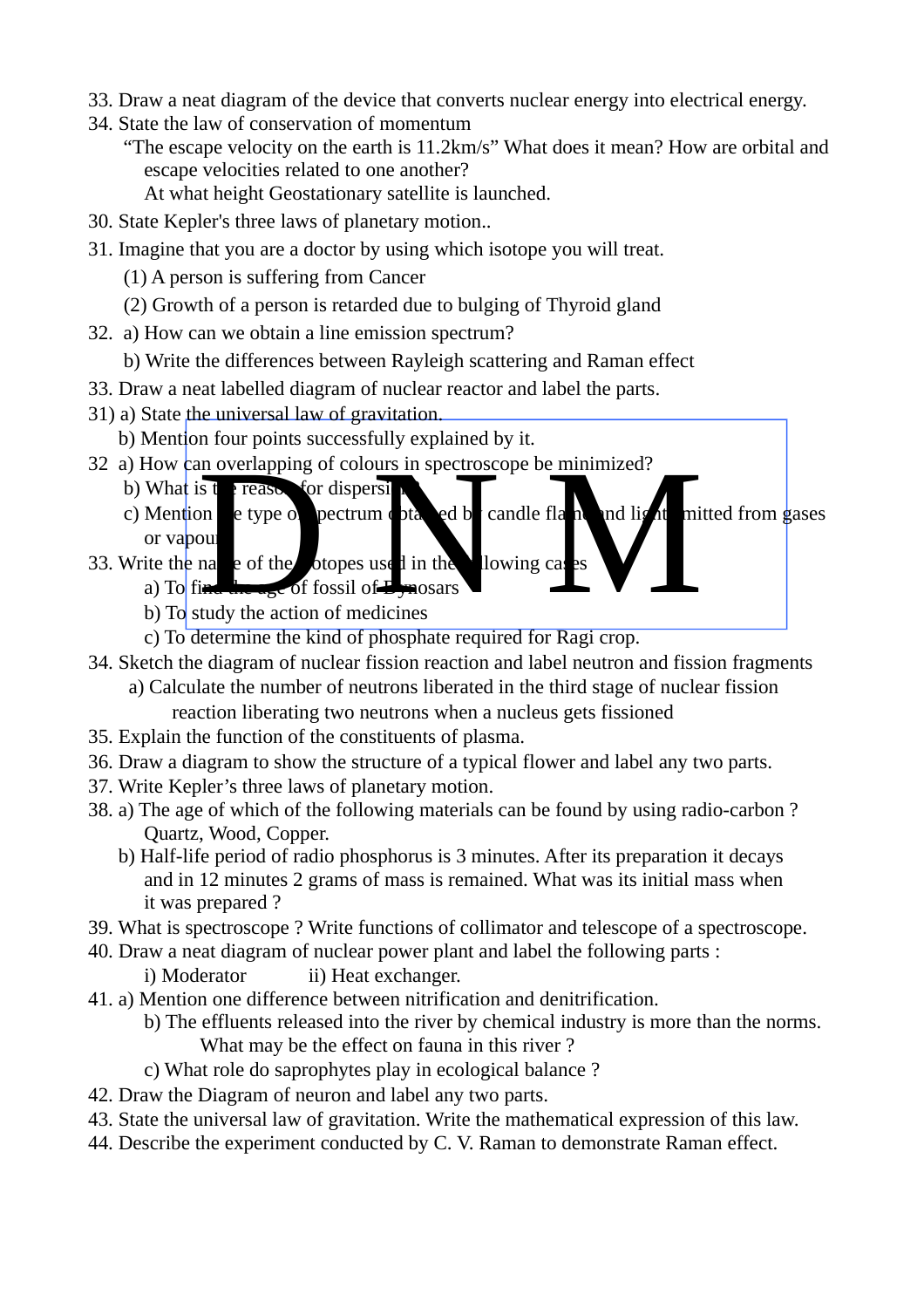What is the use of this effect ?

45. A radio nucleus *Z X A* emits an alpha particle and becomes *Y*. Mention the atomic number and

mass number of *Y*. What do you call the conversion of one element into another element ?

46. Draw a neat diagram of nuclear power reactor and label the parts.

47. Draw a neat diagram of H I V and label R N A and fatty layers

48. Explain the function of ears

49. a) State universal law of gravitation. Write the formula of gravitational force.

 b) Write an equation to state the relation between the object at a height 'h' above the ground and 'g'.

50. Write an application of each of the following:

a) Diode b) Transistor c) Microphone in radio transmission. 51. How are three neutrons obtained from this equation. Explain .Mention the types of reaction.

92U235+0n1-->56Ba141+36Kr92+30n1+Energy

52. Write a neat diagram of preparation of soap. Label any 2 parts of it.

- 53. Draw a neat dia  $\lim_{n \to \infty}$  of must and plant and label its parts .
- 54. Explain the steps of sewage treatment
- 55. Give scientific reasons for the following:

a. Astronaut biting in a space craft experiences weight essn

Jn1-->56Ba141+36Kr92+30n1+Energy<br>
diagram of preparation of eoap. Label any 2 ports of it.<br>
dia<br>
am of b stard plan<br>
a label its parts .<br>
of sewa treatmen<br>
ic i usons for he following:<br>
ut biting i a space craft experience b. The value of acceleration due to gravity (g) varies on the earth.

c. Gravitational law is called universal gravitation law.

56. Define the following:

a) Visible spectrum b) Pure spectrum c) Impure spectrum

57. Draw a neat diagram of manufacture of cement. Label any two parts.

58. Write the functions of the following in the nuclear reactor

a)Graphite b)Boron c)Plutonium

- 59. a)Draw a diagram of neuron and label its parts. b)What is synapse?
- 60. a)Where is pituitary gland located? b) List the functions of pituitary gland.
- 61. Explain the principle of rocket launching.
- 62. Explain the working of Steam Engine with a neat diagram.
- 63. a)Write a neat diagram of blast furnace label its parts. b) Name any two alloys of iron.
- 64. A man had clear vision of near objects but could not see far object.

What defect has he in his vision? Give reason. How can it be corrected?

65. Define bio degradable and non bio degradable pollutants. Give an example for each.

- 66. State the three laws of Kepler.
- 67. Define the following: a) Line emission spectrum b) Fraunhofer lines
- 68. Write the uses of radioisotopes.
- 69. Write a neat diagram of nuclear reactor.

70. a. Half life of radium is 226 in 1600 years. We start with 1mg of radium. What is the amount of radium after 4800 years?

b. Write any two uses of radio-isotopes.

71. a) Weight of an astronaut in the space is zero. Name this situation and give the reason for it.

b) Weight of a person increases as he moves from the equator towards the North pole.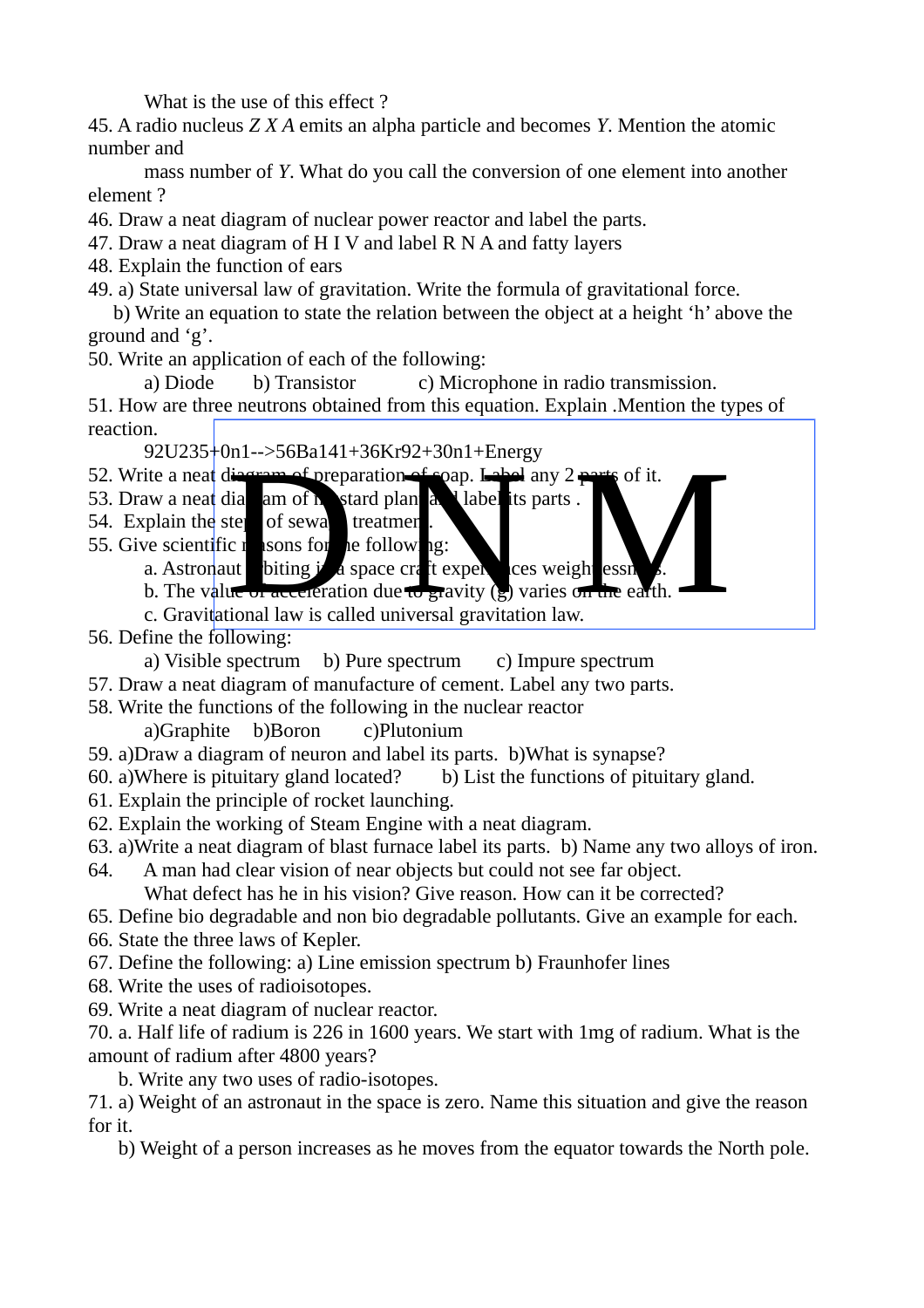What is the reason for it?

- 72. What is spectroscope? Mention any one use of each of the following
	- a) Line Emission Spectroscope b) Fraunhofer lines
- 73. Draw a neat diagram of nuclear power plant and label its parts.
- 74. Write a neat diagram of flower and label its parts.
- 75. Write the classification of plant tissue.

76. a)Which law of Kepler can be applied to calculate the mass of the sun b) Define weight.c) Write the value of Universal Gravitational Constant

77. Explain the following : a) Continuous emission spectrum b) Absorption emission spectrum

- 78. The value of 'Z' increases during beta decay. Why?
- 79. Where are the following isotopes used? a. Radio-phosphorus b. Radio-carbon
- 80. Write the schematic representation of chain reaction of U-235.



9900769891